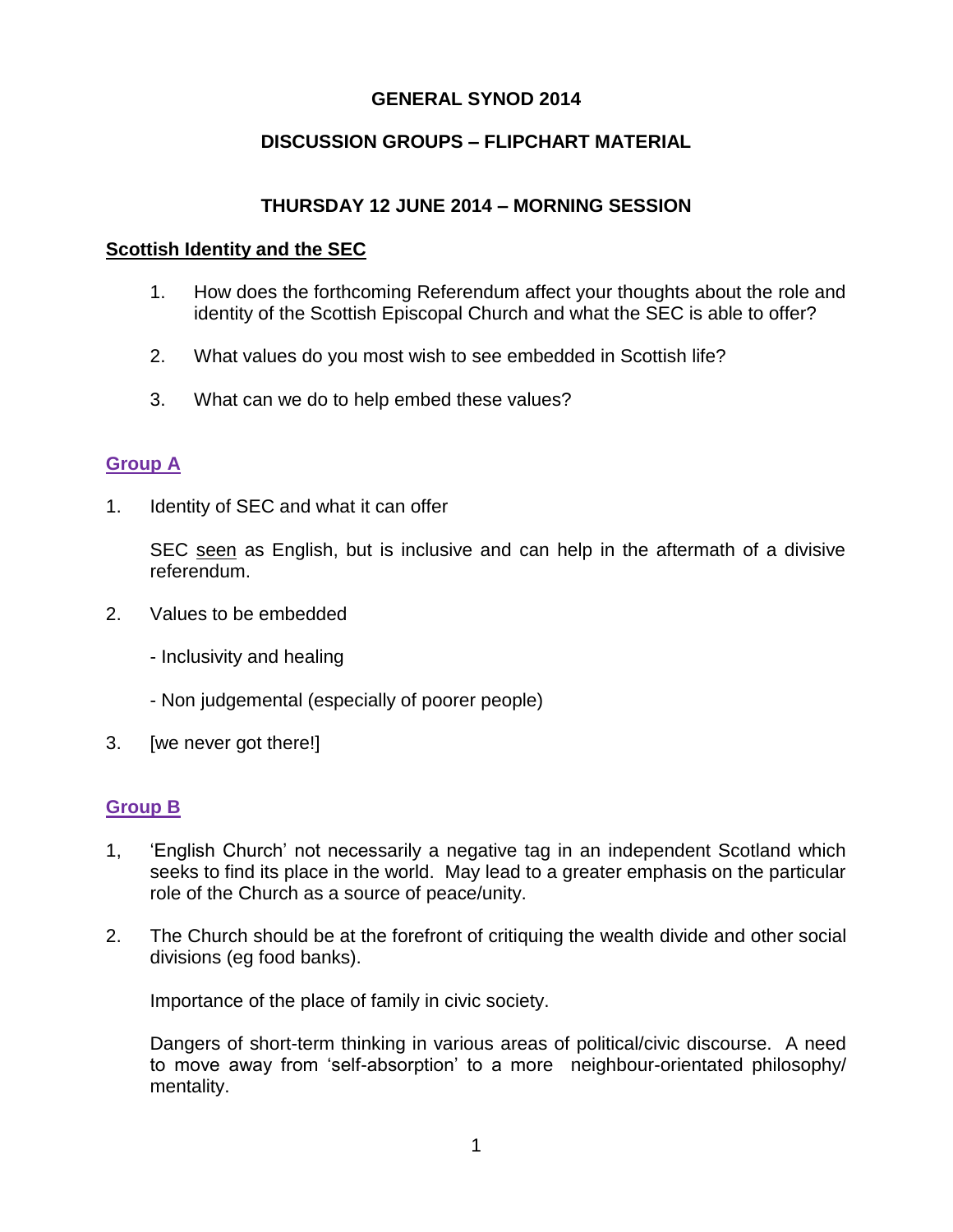3. Recovery of confidence.

A move away from fear to greater political engagement.

## **Group C**

1. Community of tolerance.

No need for change in identity (already seceded!).

Opportunity to strengthen individual and Scottish identity.

Interfaith – beauty in music and church; liturgical tradition; set prayers can be interpreted; open Church to society and interfaith.

CoS status in society/political establishment of churches if Yes.

Break down in barriers since WW2.

2. Tolerance – acceptance of others.

No labels/diversity.

Open to all (immigrants).

Ministering to those that perceive they have lost.

Freedom of choice/enfranchisement.

Justice with compassion.

Freedom of conscience/thought.

3. Working together interfaith, ecumenical.

Calming influence on public discussion.

Encourage thoughtful approach to issues.

Influence historically beyond numbers.

"It's good to talk".

## **Group D**

1. Referendum "what can we offer?"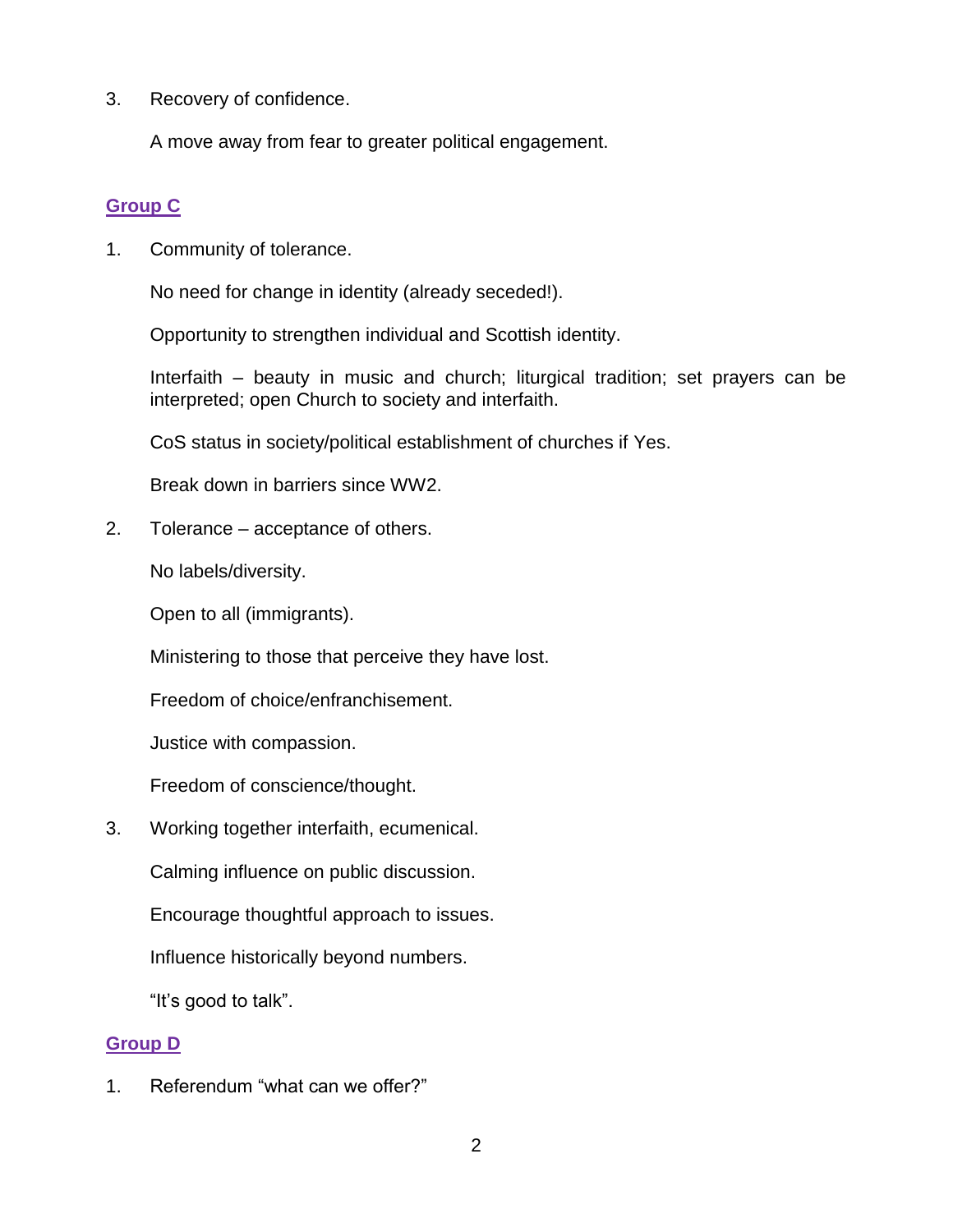- 18/19 Sept does it change?
- What are assumptions of us
- Model DIVERSITY
- Differing views
	- This is WELCOME
- Anxiety in churches among English members post Yes.
- Leadership of communities of which you are not historically part. Can model this.

## **Group E**

- 1. Living with diversity well.
- 2. Welcoming and open (eg asylum seekers, Eastern Europe).

Everyone is valued by God and us.

3. Model them.

## **Group F**

- 1. How we communicate values of the Church to the secular world.
	- Education system }
	- } - Laws/legal systems } All Scottish

- Scottish Church }
- History/tradition made up by the people of the Church.

}

- Less multi-cultural society now.
- Being the Church in mission going out.
- Society becoming more secular churches - communities
- Must still communicate with others (churches).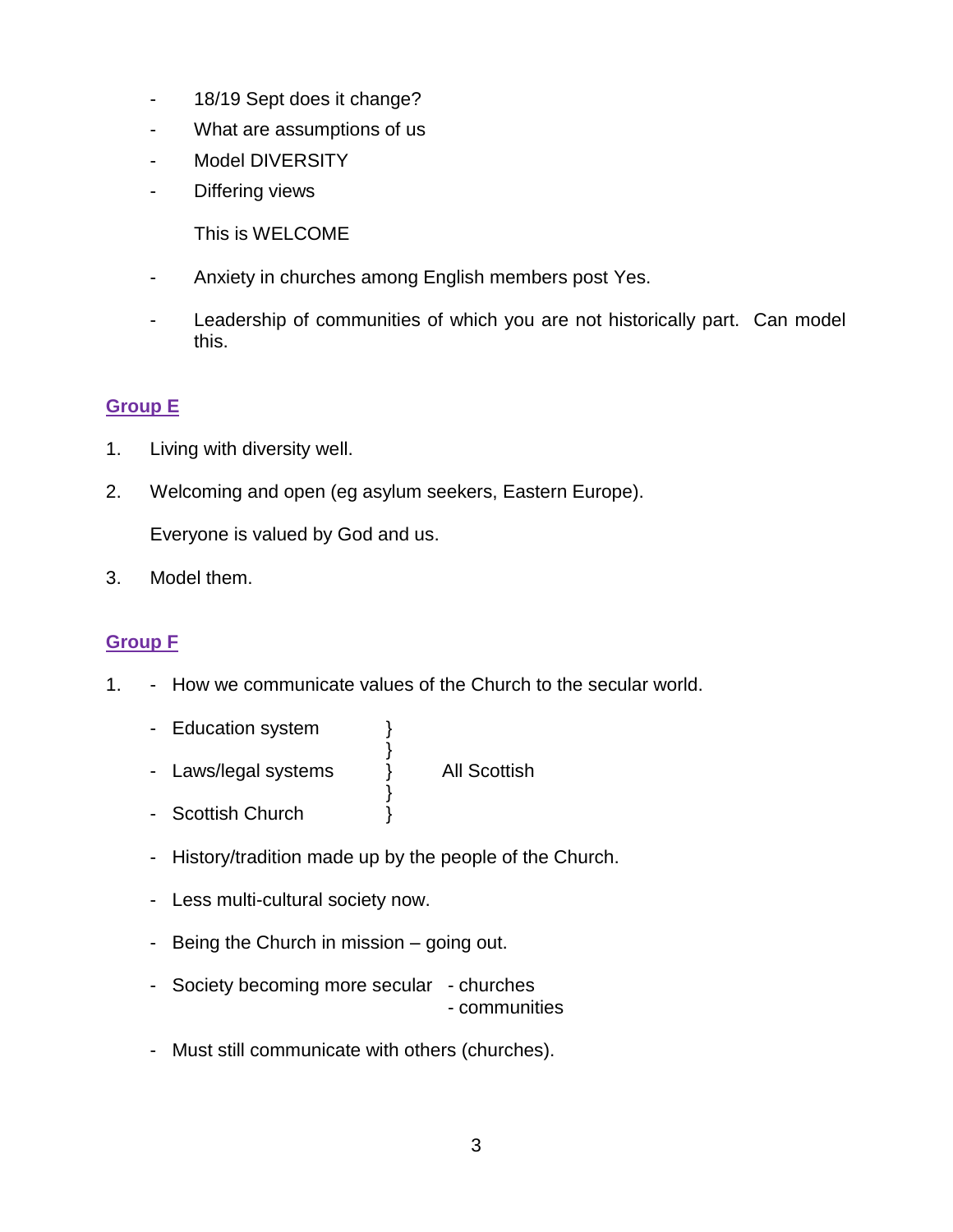- 2. Justice
	- Caring for all people young and old
	- Equality for ALL
	- Keep communicating
- 3. Keep communication doors open.

## **Group G**

1. Realise SEC is Scottish.

Many in Shetland have an ambivalent attitude towards Scotland.

Church may need to offer healing post-Referendum.

2. SEC may teach a lesson on how to have different opinions without confrontation.

Holding tensions.

Offer healing.

3. Values embedded in culture and structures.

Some of these outside SEC.

# **Group H**

- 1. Respond to it.
	- Outgoing rather than inward looking.
	- "English Church" is pejorative as is "Chapel" for RC.
	- Avoid reactive only.
	- Referendum divides but our identity before is God unchanged
	- No matter what happens churches (all) can offer healing and reconciliation.
	- SEC has particular role and identity in Scotland able to express views, not "toed line", liberal and progressive.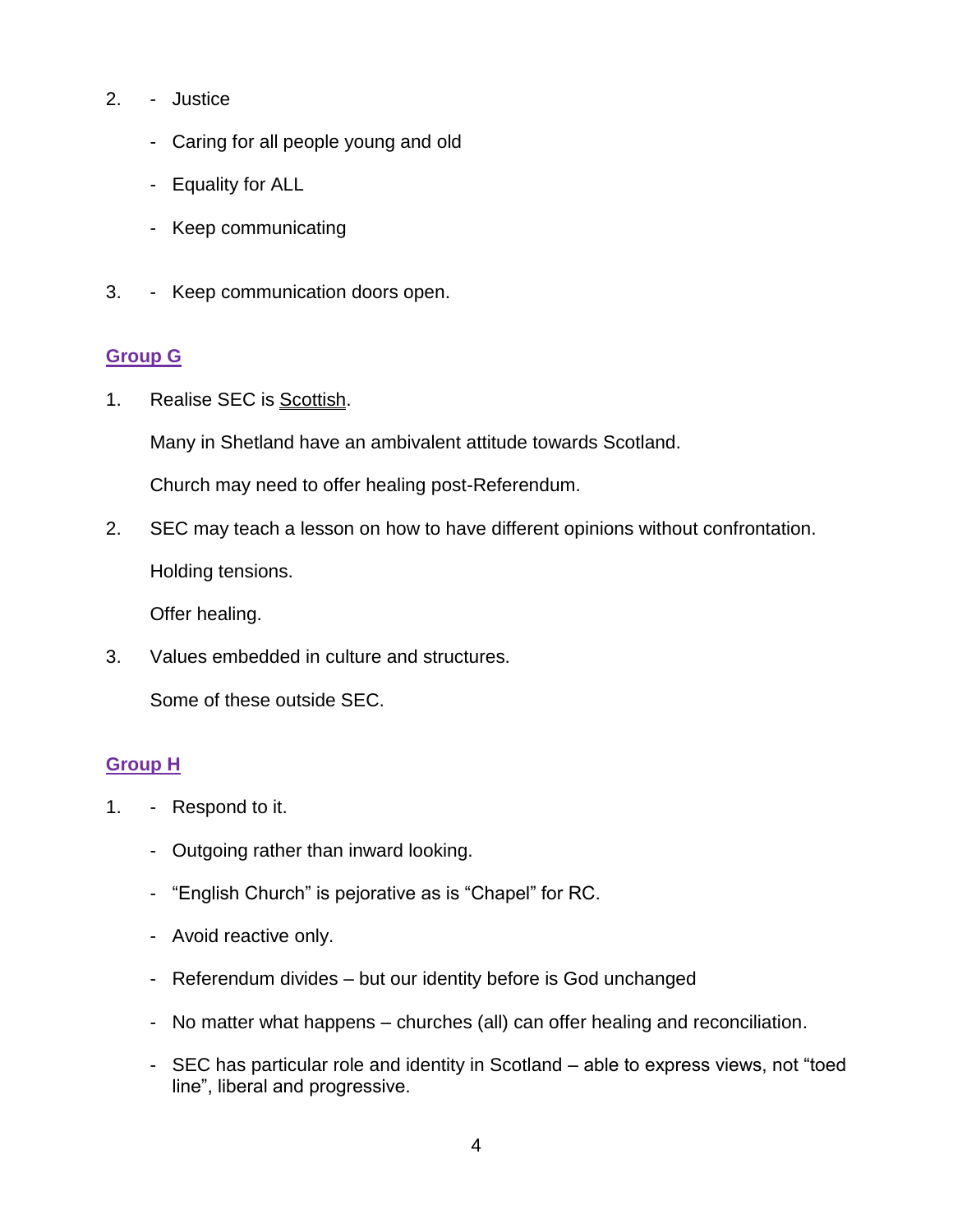- 2. Just, caring, not all about money/material, compassionate, inclusive, liberal, outward looking, loving, generosity, patriotic not nationalistic, internationalistic, communitarian, ethical – formally, rooted in social/socialist, Christian roots in eg housing.
- 3. Vote "Yes" } In the Vote – "No" } Referendum

Welcome

Lay reader – preach

eg Lent lunches to Blythswood Foodbank, homeless

[Embody integrity]

## **Group I**

1. Church needs to be reconciliatory – provide healing.

We all hold political views – how does the SEC minister to these? – provide peaceful, healing apolitical discussion.

We need to accept and embrace all viewpoints.

2. Freedom of religious expression.

Respect of small minority groups and "the weak".

Welcoming of all nations – sense of wider world.

Integrity in politics.

What is a Scot?

Scottish culture.

Christian constitution.

3. *This question was left blank*

# **Group J**

1. - Something to do with the "Scottishness" of the SEC.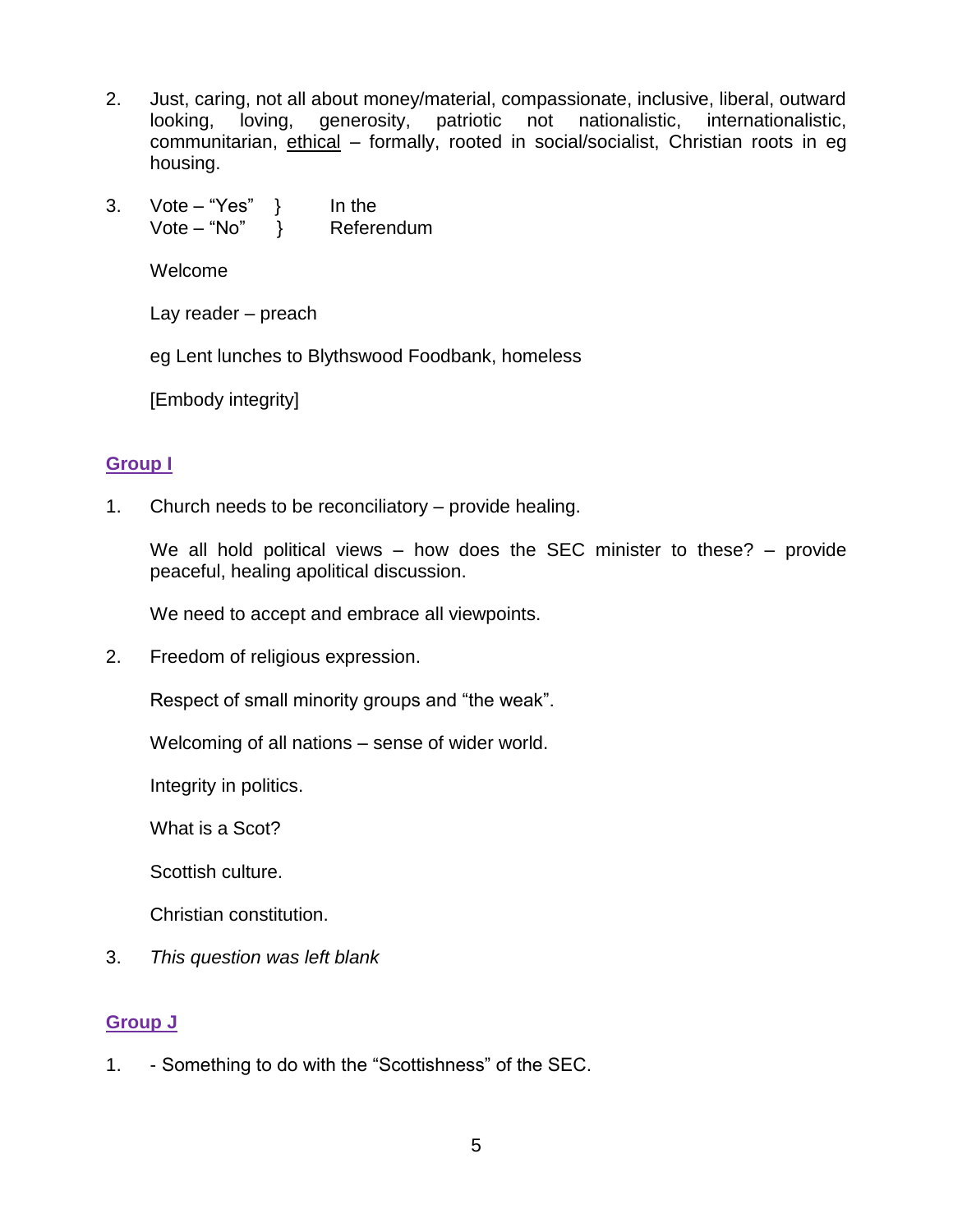- More could be done to emphasise that the SEC is more than a branch of the CofE; we do things differently. Have our "own Saints".
- How we relate to the Church of Scotland (issue of Third Article Declaratory).
- Referendum isn't changing the ethos of the SEC and won't. The SEC has a distinctly Scottish flavour.
- Care taken over how we accentuate our Scottishness (Jacobite history might be thrown back at us).
- 2. Care for the least, the last and the lost.
	- Tolerance.
	- Inclusion a feature of Scottish life. In Scotland, more of a community emphasis (is this just rural or apply to cities too?).
	- There is a strong sense of closeness to origins.
	- Jock Tamson's bairns: underlies our attitude to identity.
- 3. SEC: too much pomp which may alienate people.
	- Can we continue to be the catalyst locally to "bring people round the table"?
	- Conciliation after the Referendum we have a role in that locally.
	- Modelling how we deal with these issues; method of listening, not binary and adversarial (we are modelling that in the very way we are meeting today).

#### **Group K**

1. Distinctive message to offer. More important than brand name.

Church should be apolitical/neutral.

No change – SEC already defined by Scottish borders.

Role of Church in civilising what is a vicious debate.

Role in bringing together society post-Referendum.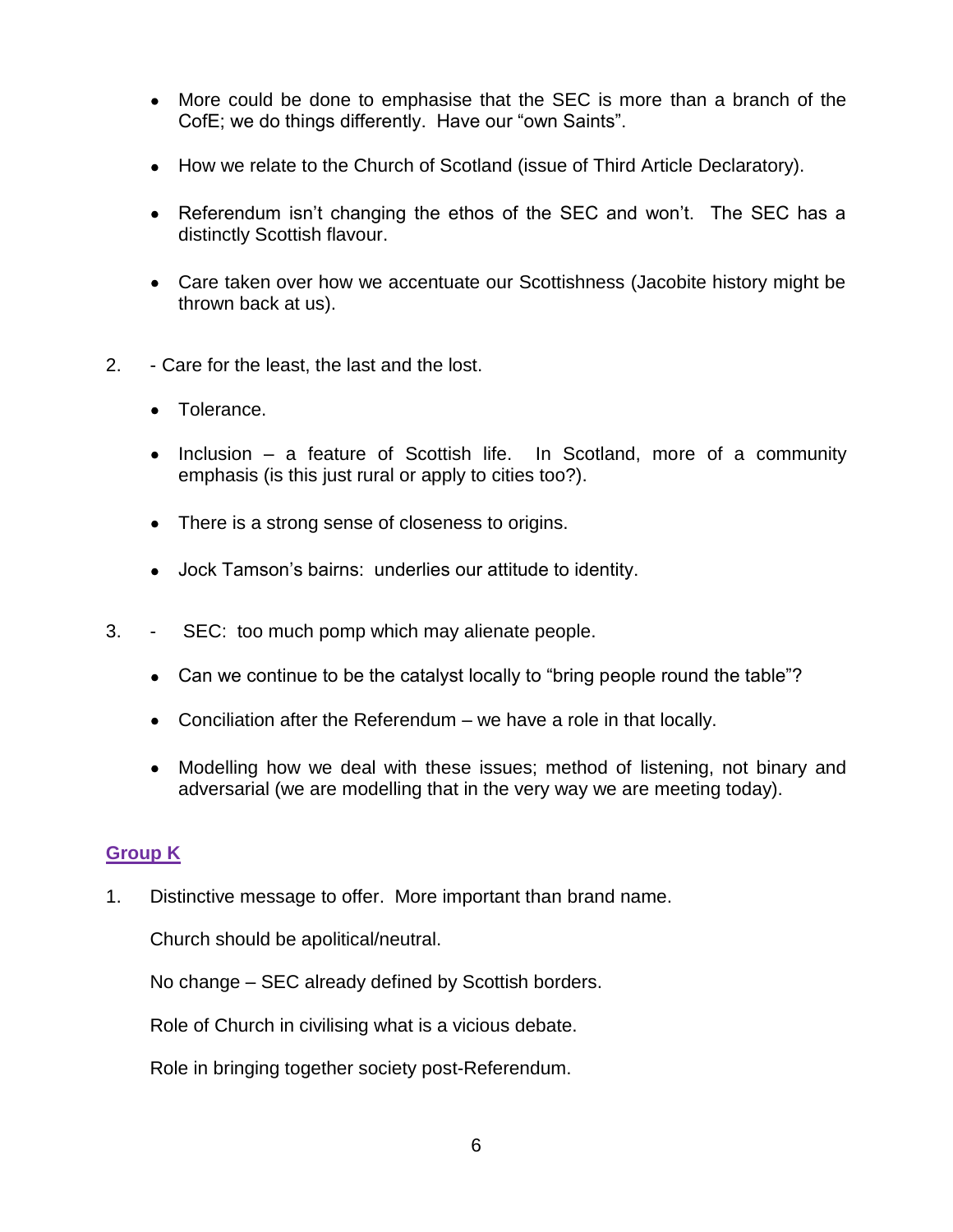We are a Scottish church going back centuries – lost some of our Scottish identity in recent years.

"English Church in Scotland" – how will we affirm our identity? People who come from England may think they are joining an extension of the English Church/think that Church of Scotland is equivalent.

2.

**Tolerance** Respect Not sectarian **Secular** Fairness

**Courageous** Moderate

3. Offering excellent pastoral care.

Not excluding people from the Church.

Provide a safe space for people to talk about what is important to them.

Choosing good leaders (Bishops).

## **Group L**

- 1. Role
	- No different
	- If a "Yes" vote does our Scottishness get highlighted more? Would it cause problems with CofE?
	- Need to be more educated about our history not the English Church. Have confidence in our history.
	- Will the Referendum help clarify the position of the Church in Scotland; relationships between Provinces?
- 2. Values

"piscie values"

- The nature of reconciliation post-ref significant work will need to be done to help the country hold together. Facilitation of conversations.
- Holding creative tensions together honouring different integrities.
- Recognise what we hold in common. Ability to disagree, amicably/agreeably.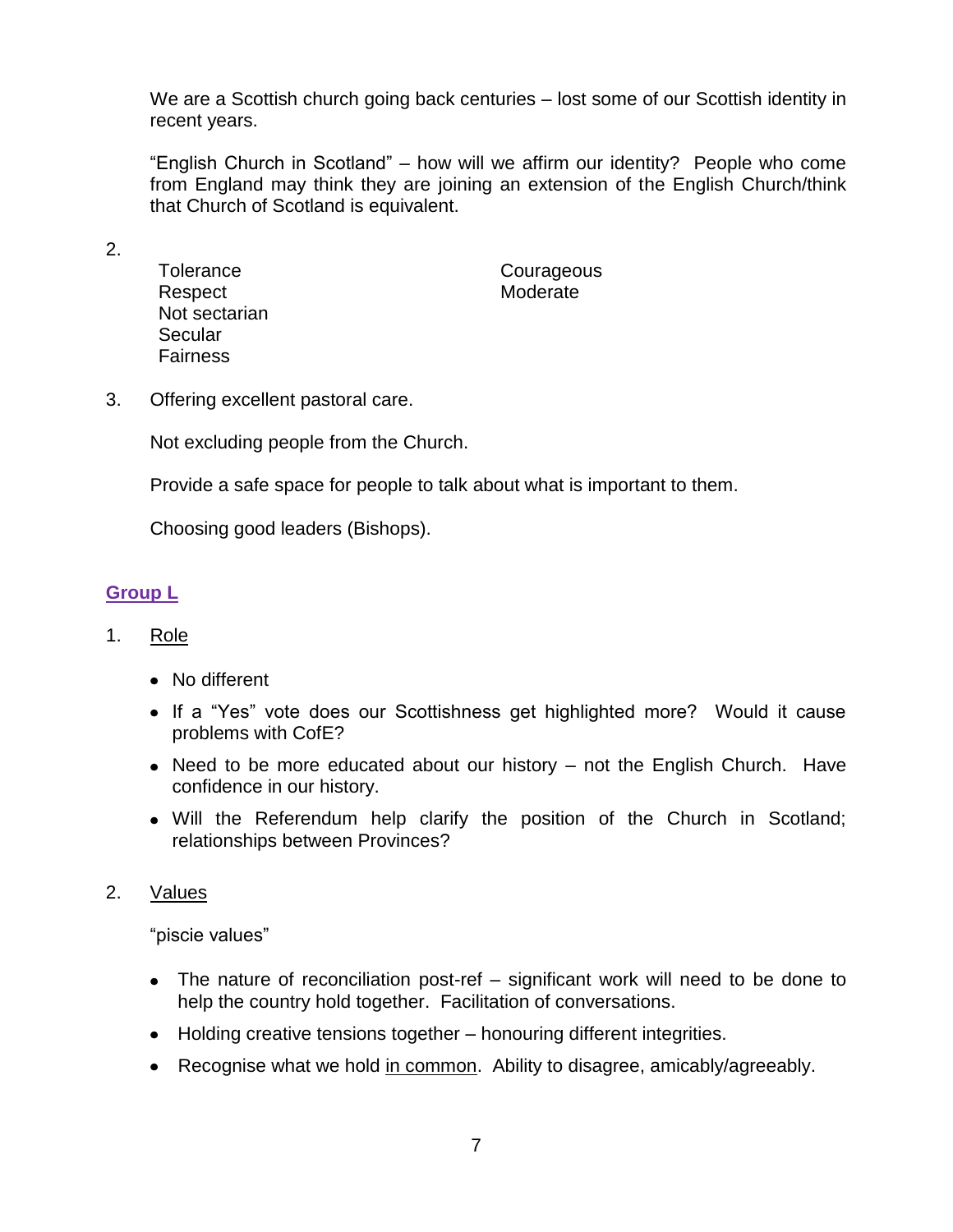### 3. What Can We Do?

- Help individuals identify what values matter to them and why  $-$  encourage  $\bullet$ creative, reflective thinking.
- Need to lead by example/show society what we can do/do already.
- Don't forget we offer a prayerful approach to issues have our churches open  $\bullet$ as a space to think/pray/reflect – "Be there"
- Not about winners/losers.
- Modelling the values we believe to be fundamental; live them quietly and effectively. Post-ref people may look to the Church for a lead.
- "Cascade" type event for people nationally and locally. Positive conversations. Talk NOW. Counter polarisation. Create/promote loving and accepting community.

### **Group M**

1. Bijou Church

Small

"English Church" – assumptions made about how we might be voting. Independence should not affect the values we treasure.

Will independence make us more marginalised?

How can we help with maintaining a helpful and courteous debate?

Encourage the highest possible turnout.

2. Care and compassion for the whole of life.

We do have slightly different values.

A society in which people matter.

Question of faith in a written constitution.

Tolerance.

Considerable anxiety and instability in the next few year.

How do we live with the vote?

3. Church has had to deal with deep division – we can lead with this. England feels diminished.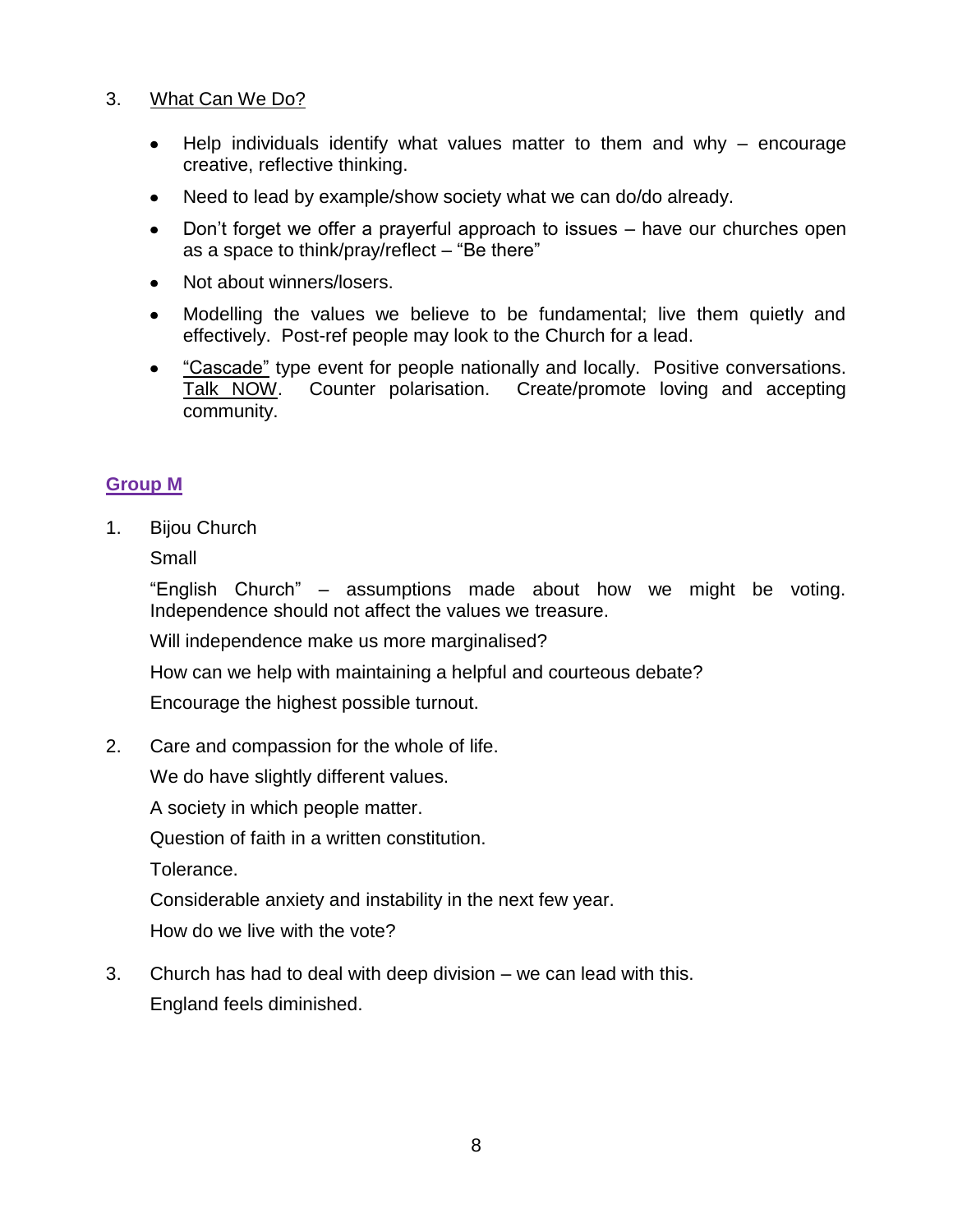## **Group N**

1.

- Encourage people to think about issues and to vote and to respect different views.
- Recognise the significance of this vote.
- Courage to reveal our identity contains multiple perspectives.
- Churches have to continue to welcome and to support everybody.
- Our churches are physical spaces away from politics
- Our churches (spiritual) are communities where people can be safe and after can be spaces to express hurt, joy (and points on continuum).
- We can offer impartiality.
- Primus' charge to be disseminated.
- To urge people to consider issues/values before voting.
- Be prepared and point out secular agenda to promote alternative faith agenda.

### 2.

- Respect for all views inside and outside Church.
- Look after the hurt.
- $\bullet$  Integrity.
- Compassion.
- Permission for multiple perspectives.
- To care outside/inside the Church.
- Freedom of speech/thought.
- Inclusion.
- Courage.
- Love for others/neighbour, enemies.

- To be seen to be working with other churches and other communities/faiths (nonchurched).
- Model all the values noted in Q2 inclusion, etc, respect.
- Not out on a limb but part intrinsically of society.
- Lose the word "Anglican!" [tension in 2 parts] and keep it for guidance to incomers.
- Consider our identity.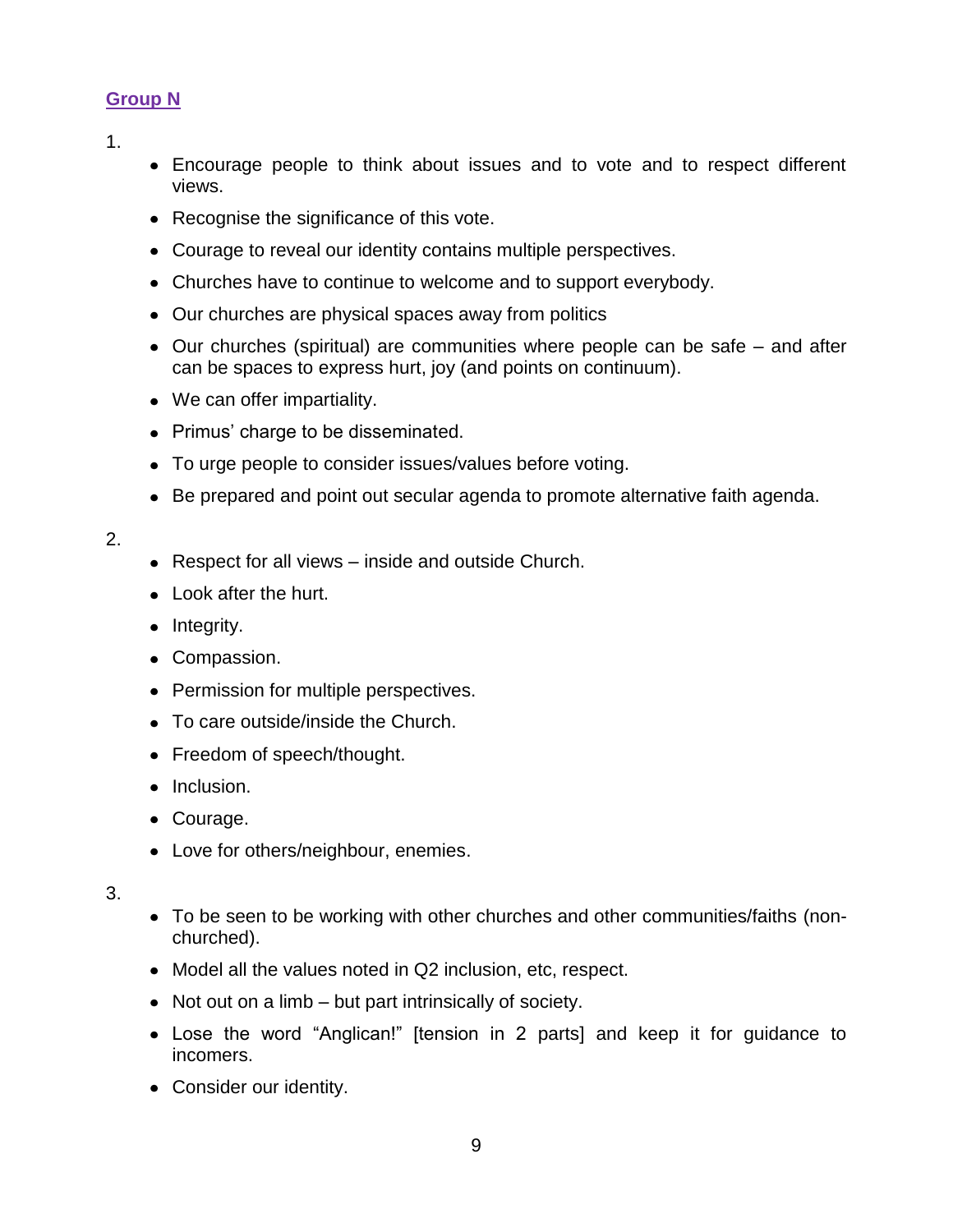## **Group O**

1. Contribution of SEC to society – to independence outcome. Conversation in changing/secular society.

Comment the Episcopal Church USA.

2. Values – secularity, national identity, youth religion (history). Models of identity. Church of Scotland – national.

3. Embed values. Raise profile – branding, identity. Distinctive. Descriptors: small scale – national.

## **Group P**

- 1. Breadth Diverse?
	- Managed could be offered to others.
- 2. Respect

| Truth            | } |      |
|------------------|---|------|
| Compassion       | ł | on   |
| Integrity        | ł | mace |
| Justice          | ł |      |
| Dignity          |   |      |
| Equality         |   |      |
| Inter-dependence |   |      |
| Generosity       |   |      |
| Forgiveness      |   |      |
| Hospitality      |   |      |
|                  |   |      |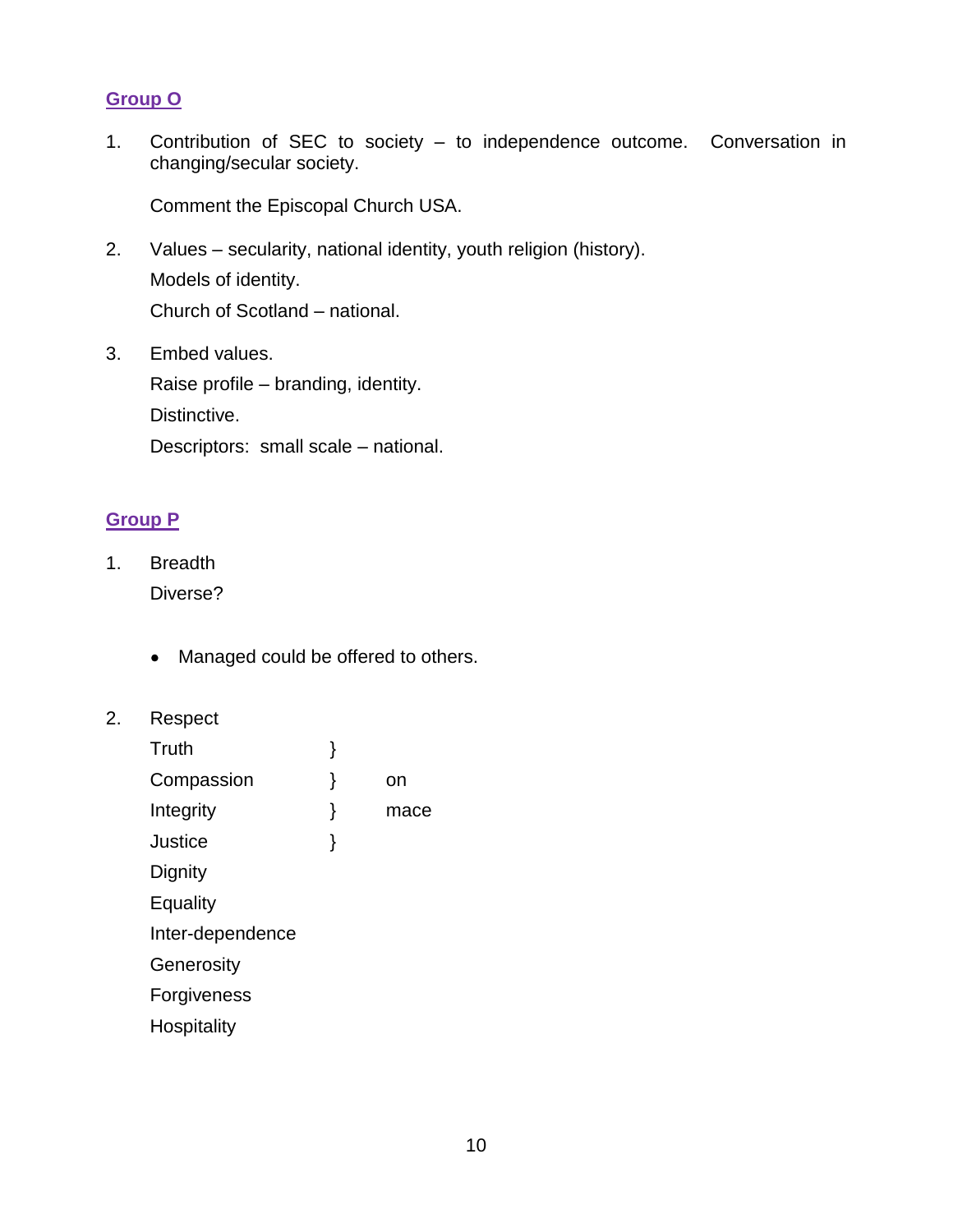3. Live and witness the values.

Embrace diversity – remain united.

Dialogue – interfaith

– no faith

"Family" teaching.

## **Group Q**

### Values

- Society in which love more possible.
- Non-violence.
- **•** Erenic
- Compassionate.
- Enabling human flourishing.  $\bullet$
- Therefore: Armed forces/Trident?; ensuring structural justice; adequate benefits;  $\bullet$ living wage; full employment; socially useful goods/services; sustainability; NHS; pensions; culturally welcome asylum seekers - structurally not always supported.
- RADICAL HOSPITALITY

# **Group R**

- Will Scotland/RUK become more right wing/left wing post Yes vote?
- Should RUK have a vote?
- Often not what is said as perception/way it is received.
- Loyalism homogeneity of Scotland/UK? Eg Western Isles/Orkney/Shetland and Borders.
- Who gets what % of cake?
- Blurred boundaries.
- Fear.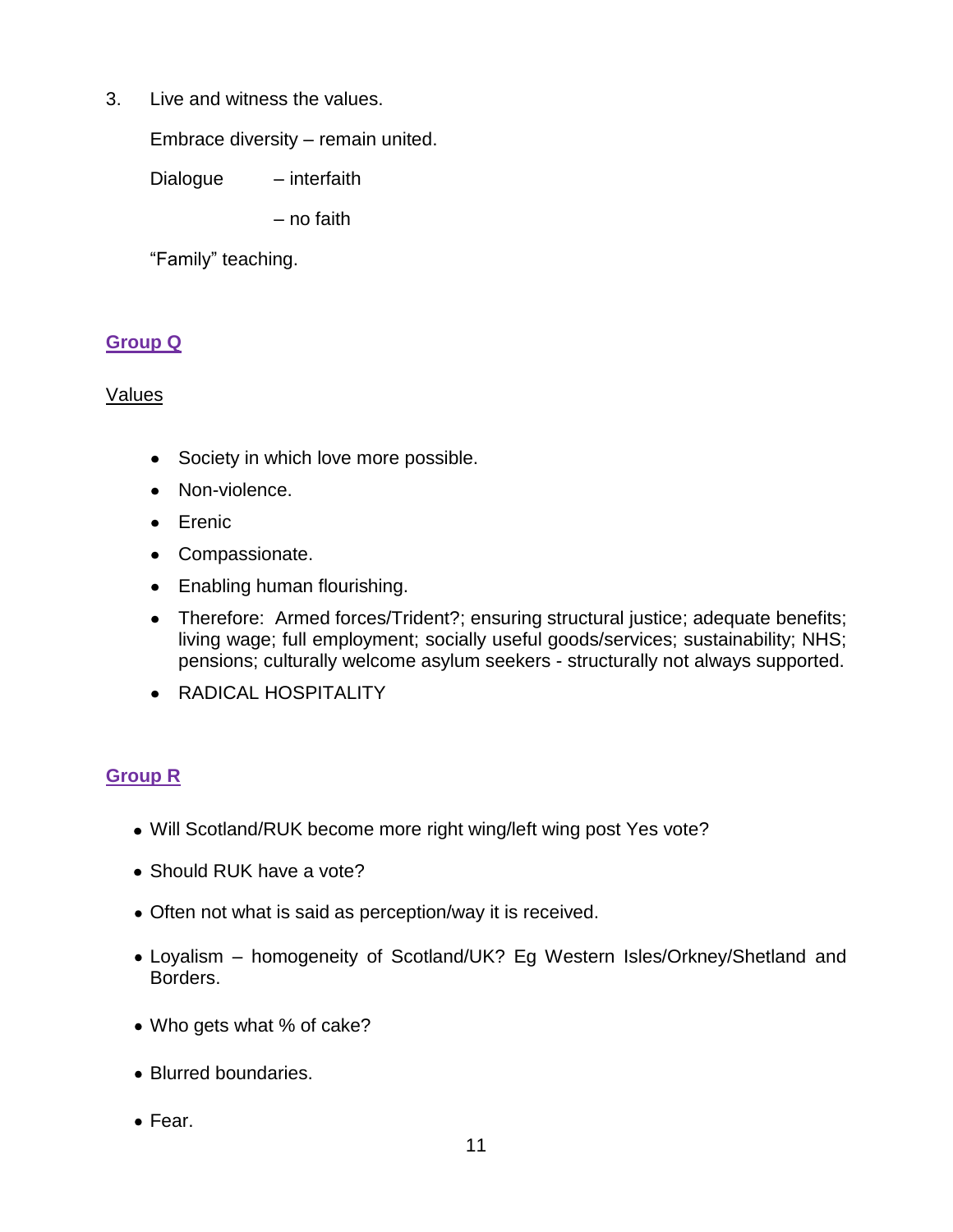- Use of language important.
- Use of greater conversation in churches.
- Polls indicate economics (undecideds)

May be not wider values

Values affect definite "yes" and "no" voters.

## **Group S**

- Sense of history continuity.  $\bullet$
- Danger of a written constitution constraining the role of the churches/secularisation  $\bullet$ but potential to take the opportunity to expand mission.
- Distinctive not established church.  $\bullet$
- Working with other churches post-Referendum: and reconciliation on an ecumenical  $\bullet$ basis.
- $\bullet$ More Scottish and less "Anglican"/make more of Gaelic, Scots/Lallands roots. Less "imported Anglicanism". Rediscovering roots including Celtic.
- Helping future generations inequality needs addressing. Churches with advocacy  $\bullet$ voice.
- Imbue with "Kingdom Values"
- $\bullet$ If become more Scottish must take care not to deter visiting Anglicans "Acting as a bridge".
- Scotland is skewed towards focusing on the "underdog" SEC there for the people  $\bullet$ of Scotland.

# **Group T**

#### 1.

• Territoriality – throughout Scotland

**Collegiate** 

• In all places

- Workshops of prayer from which people go
- Mission churches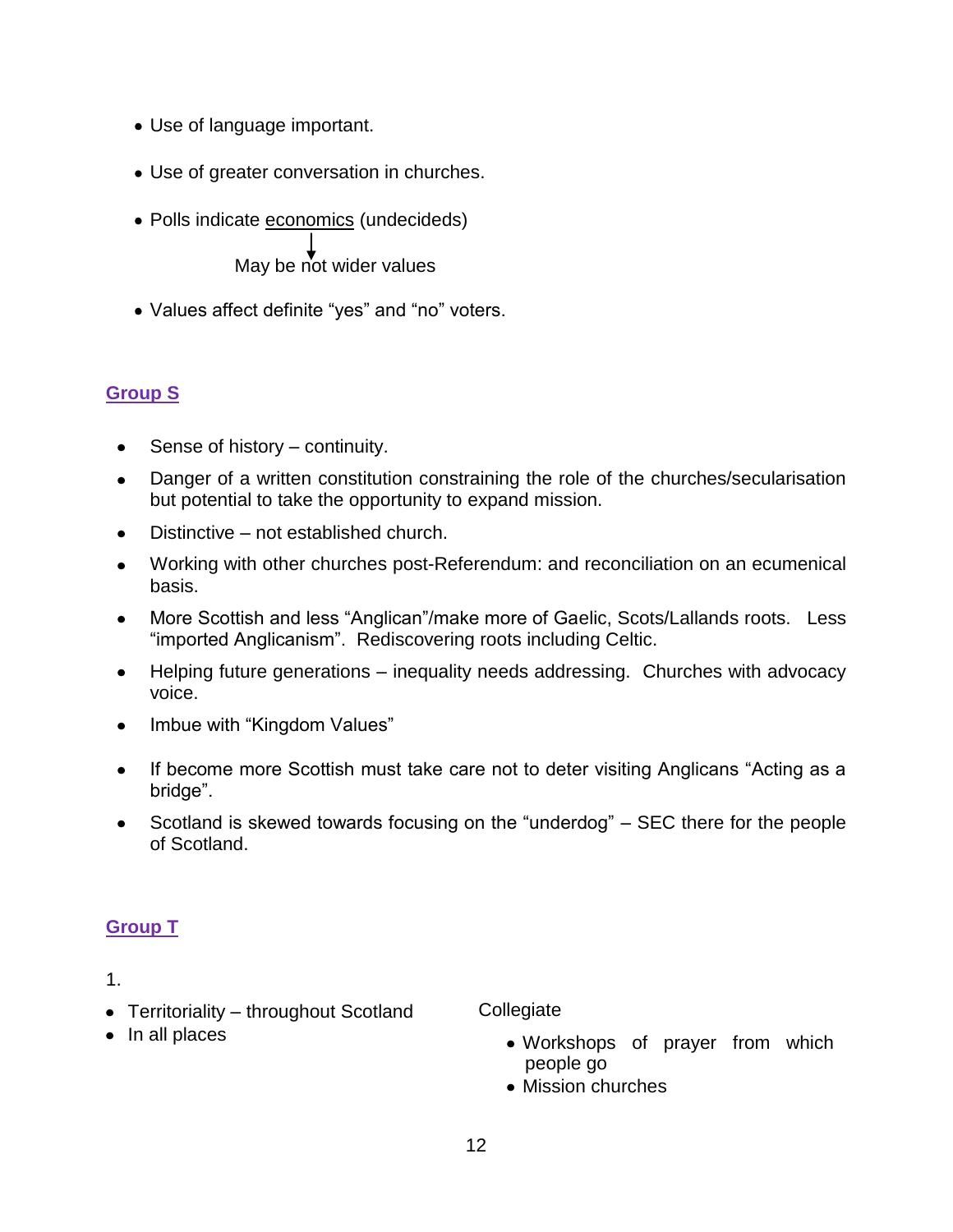2.

4 arms of the mace

Justice wisdom

Compassion integrity

- "Church that will take anyone", the hurting, etc
- Know each other

Servanthood – being there for people

Welcome and openness

Opening up the space to others – friendly

Openness of mind, not just buildings – foundation of mission

**Hospitality** 

- Continually review the values  $\bullet$
- Have greater courage to talk about it  $\bullet$  $\bullet$ mission.
- Proactive about promoting our values  $\bullet$ in our communities
- Proactive about being inactive in our  $\bullet$ communities
- **Healing**  $\bullet$
- Is the rest of society open to us doing  $\bullet$ this?
- Ability/confidence to talk about "our  $\bullet$ experience of God"
- Quality of values of experience.  $\bullet$
- Some places SEC is the only Church and therefore what we do has to be for all.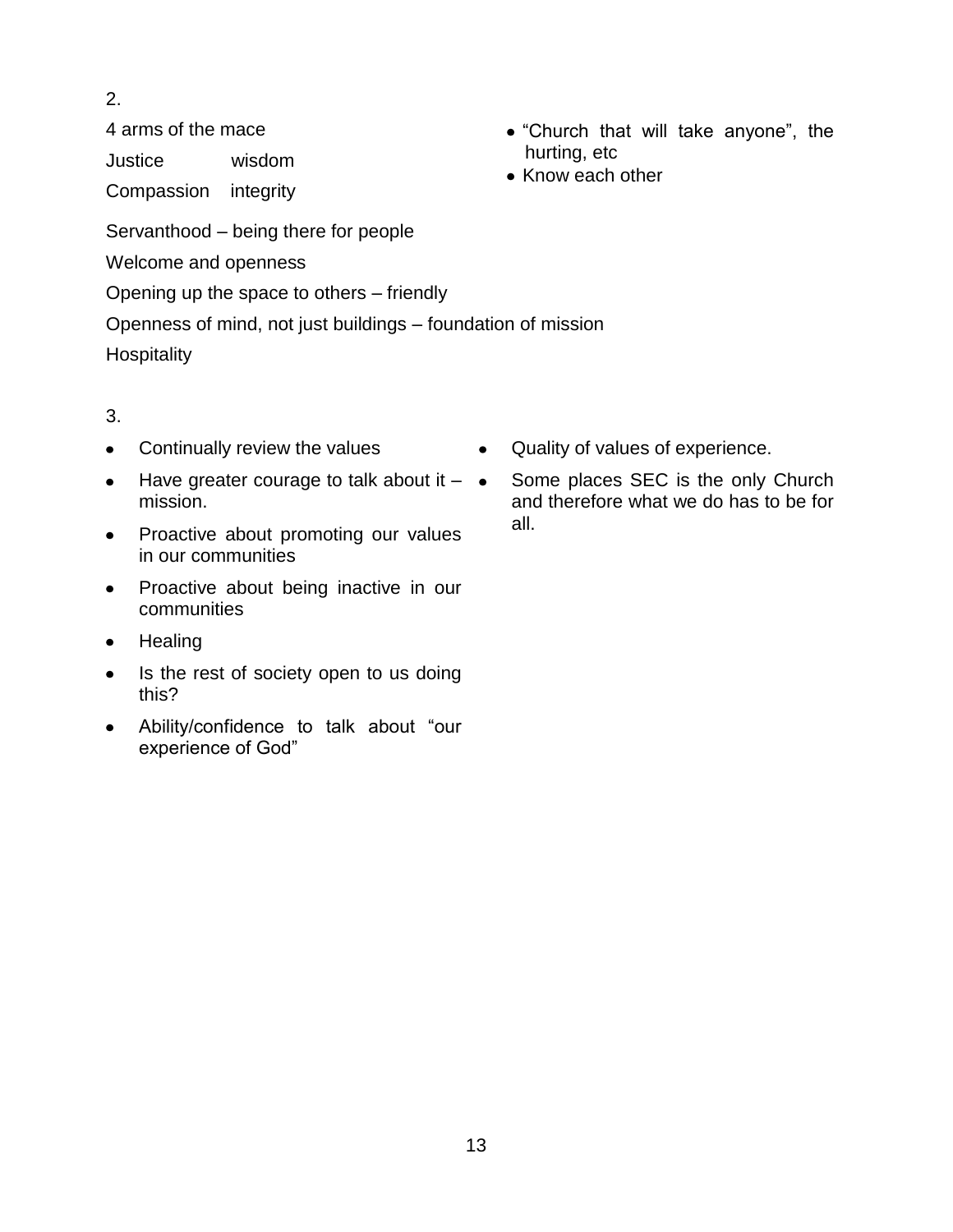## **FRIDAY 13 JUNE 2014 – MORNING SESSION**

### **TISEC Review**

- 1. What qualities do you hope to see in your clergy?
- 2. Should ordination training be purely academic or practical as well?
- 3. What skills do clergy need in today's Church and society?
- 4. What is the best way of equipping those training for ministry to become effective ministers and leaders?

## **Group A**

- 1. Vision for mission and expanding the Kingdom, not maintenance
	- Understanding of the context into which they come
	- Sound theological training (to degree level)
	- Leadership and people skills (x 3)
	- Capacity for keeping unity within a charge
	- Managerial skills
	- Vision for growth and ability to lead people in that direction
		- ("Monks got it right"; not all qualities in one person ought to be teams which encompass this range of skills)
	- "Clergy being broken, so that they can empathise with our pain"
	- Lead worship that people want to attend
	- Help others to think, by steps, about worship leading
		- (leadership can mean a variety of things)
- 2. (Definition of "practical": not just money/fabric, but understanding of the demands of the job)
	- Practicalities of pastoral aspects of the job very necessary
	- "Academic" is a conjoined concept; theology and praxis are integrated in essence - all academic training should be rooted in real life "practical theology"
	- So does this mean there needs to be a minimum age for ordination so that you have life experience? (You can train people to do this "joined up" training). Internships are a good way in and so are parish placements (training of supervisors crucial). Curacies will be funded (it is hoped) across the spectrum, not just those who can afford to have them
	- Financial management needs to be taught and building matters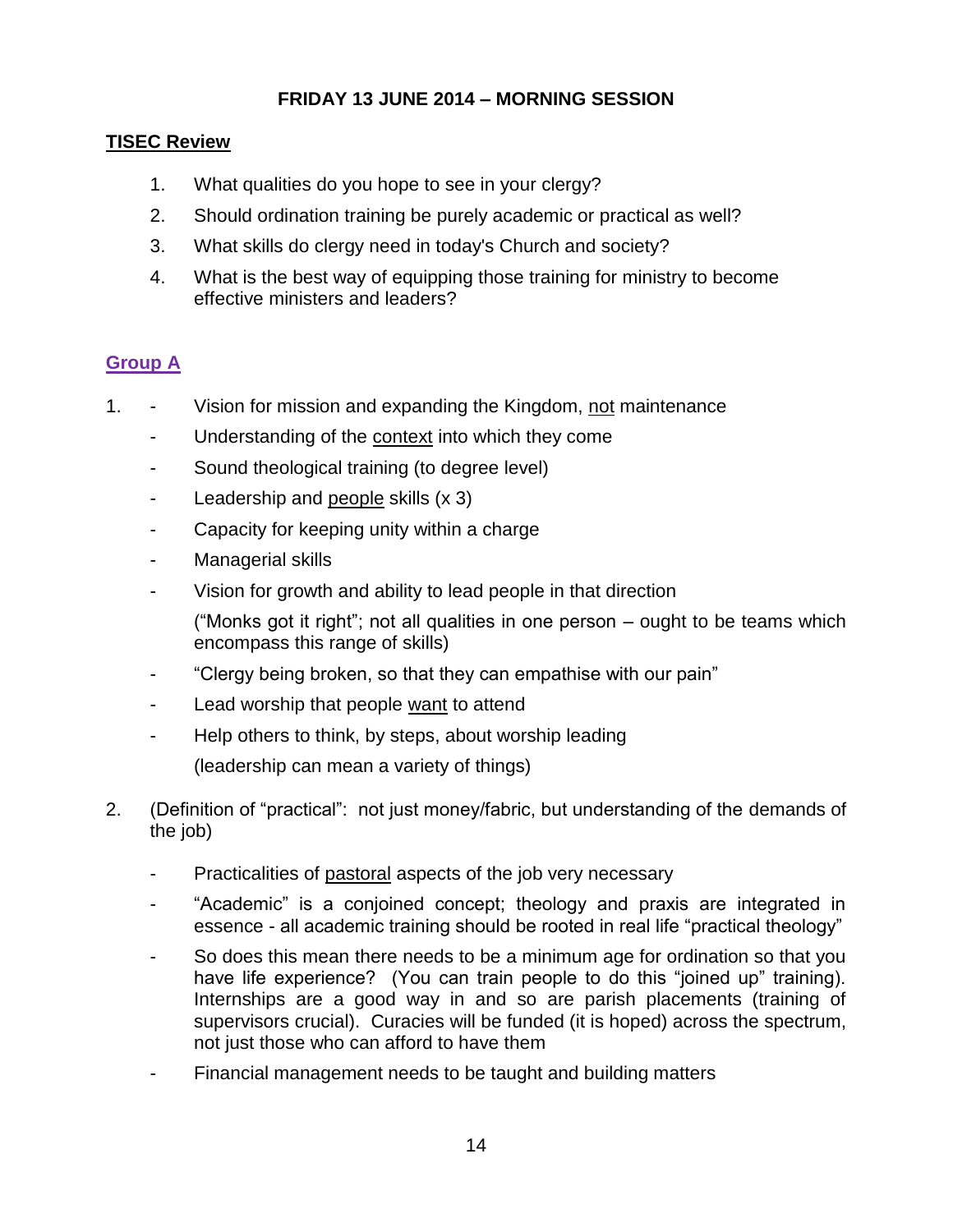- 4. Personalised programmes of training (IDPs): eg different set of modules for different modules (sic) (eg rural)
	- System that allows for people to change tack in training
	- Individualisation of the training plans
	- Mentoring network of retired leaders

(financial support available so no one is marginalised)

# **Group B**

- 1. Engagement congregation/wider society Leadership/listening Self-differentiated – person/self/issues Exemplar – spiritual practice Communicating/preaching Professional delivery
- 2. Vocation skills knowledge continuum Life-long learning Specific skills – clinical pastoral homiletics Discernment – pathway formation nurture Vocations
- 3. Knowledge/grasp finance Charity regulation – buildings Organisational analysis
- 4. Focussed training Experience "community" Experience (eg robust placements; hands on)

# **Group C**

- Could this be a clergy "wish list"
- Enthusiasm, grounding/connected theology and world  $\bullet$
- Being good with people good communicator  $\bullet$
- Being able to mediate $\bullet$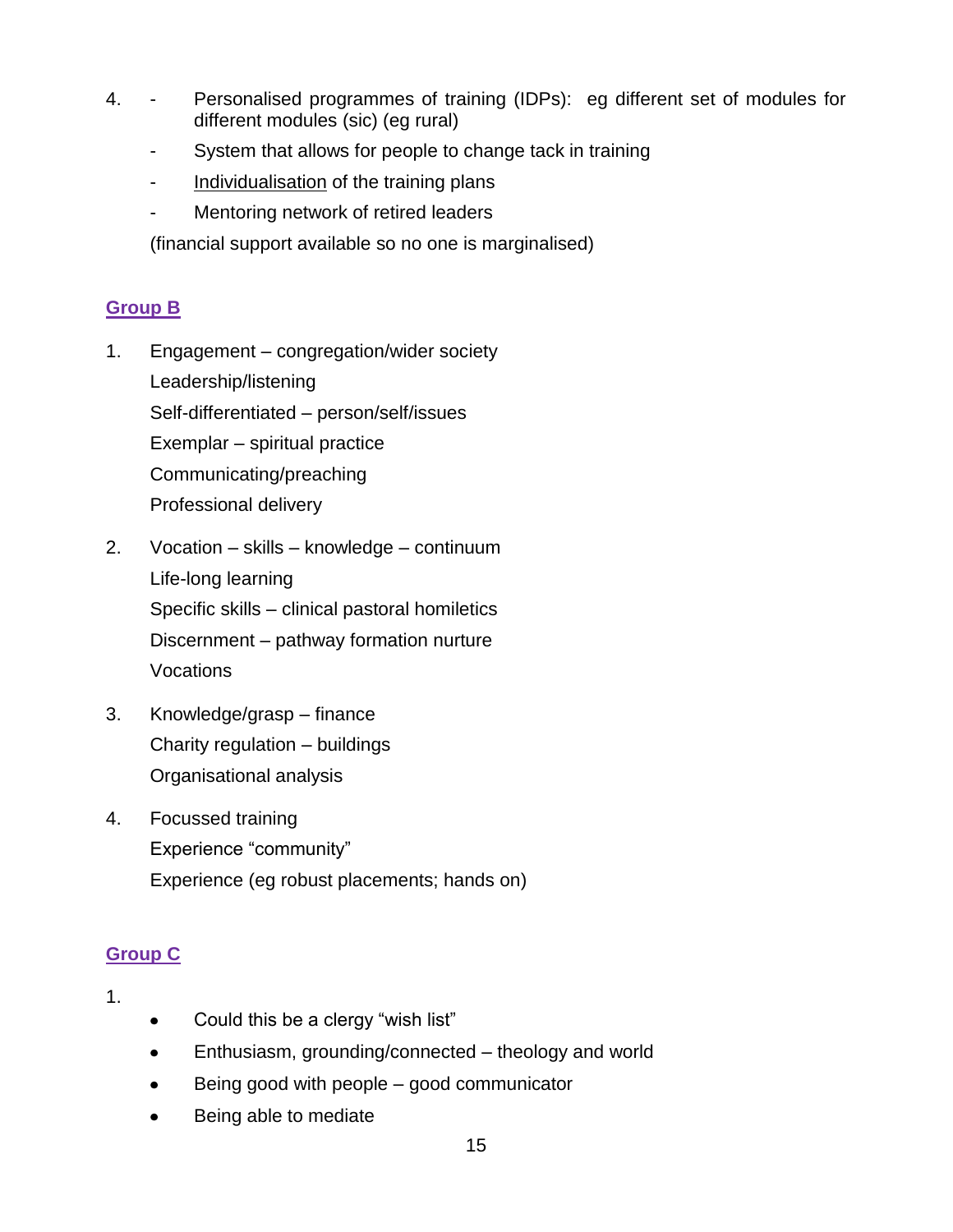- Facilitator able to help others into ministry, etc
	- discernment
	- able to challenge and encourage
- **Compassionate**
- Obedience  $-$  to their calling not being afraid
	- collaborative
	- leadership
- Model how to be with others/God work alongside  $\bullet$
- Leadership  $-$  have to earn it  $\}$  collaborative  $\bullet$ 
	- two way accountability  $\rightarrow$  decision taker

#### 2.

- Important to have a degree of theological rigour
- Wisdom needed the outworking of theory in practice
- Both academic and practical needed
	- placements important to learn skills
- Different routes in training
	- academic into practical
	- practical into academic
- Not "one size fits all" recognise what individuals are "called to"  $\bullet$
- Curacies need to be longer than two years ~ second curacies useful  $\bullet$
- Prioritise funding  $\longrightarrow$  tailor curacies better  $\bullet$

## **Group D**

"Questions seem to be just about clergy and mostly about stipendiaries"

- 1. Qualities: self-awareness; enabler of others; people skills; communication; theological reflection
- 2. Academic/Practical? Training should be shaped to individual. Should be both practical and academic.
- 3. Financial competence. IT literacy.
- 4. Starting from where you are. Continuing supervision. Formation takes place within community.
- ? Is Durham a suitable place to run Scottish process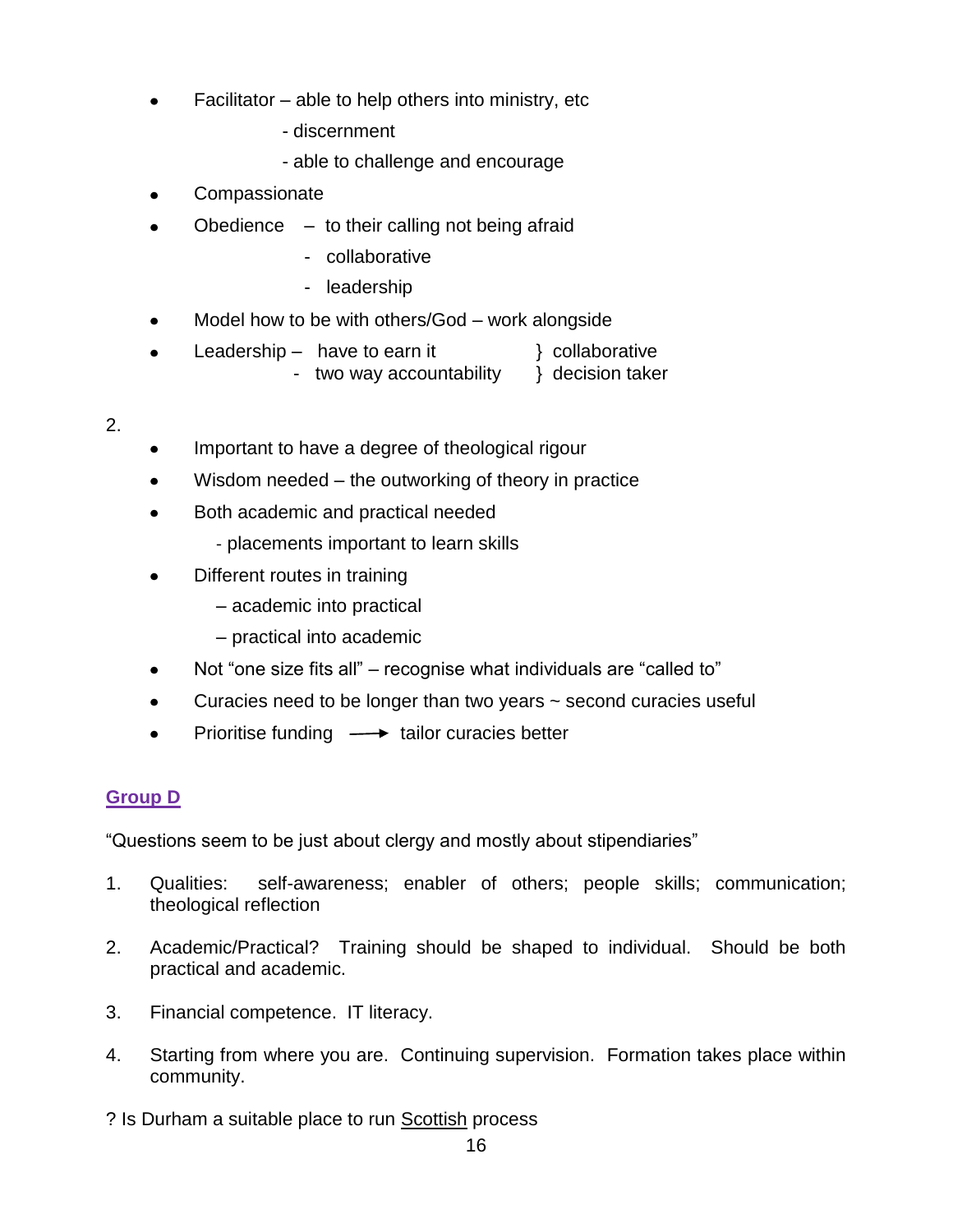# **Group E**

## 1.

- **Teacher**  $\bullet$
- Leader with authority  $\bullet$
- Able to lead a team  $\bullet$
- **Communicator**  $\bullet$
- Practical and down-to-earth  $\bullet$
- Leadership skills  $\bullet$
- $\bullet$ Know their limitations
- Able to delegate  $\bullet$

## 2.

Yes – it has to be both  $\bullet$ 

# 3.

- Able to relate to non-Church goers  $\bullet$
- Able to master technology and willingness to use it  $\bullet$

## 4.

- Inspirational trainers  $\bullet$
- Good selection process  $\bullet$
- Good communication from DDOs and PDO  $\bullet$
- Not doing training on cheap  $\bullet$

# **Group F**

- Demonstrably "a man or woman of God" personal relationship with God and  $\bullet$ spirituality: personal devotion and worship
- Should aspirants for ministry be "generalist" or should training recognise "specialisations"?
- Process of discernment more nuanced nowadays
- Deep theological training in the Scriptures $\bullet$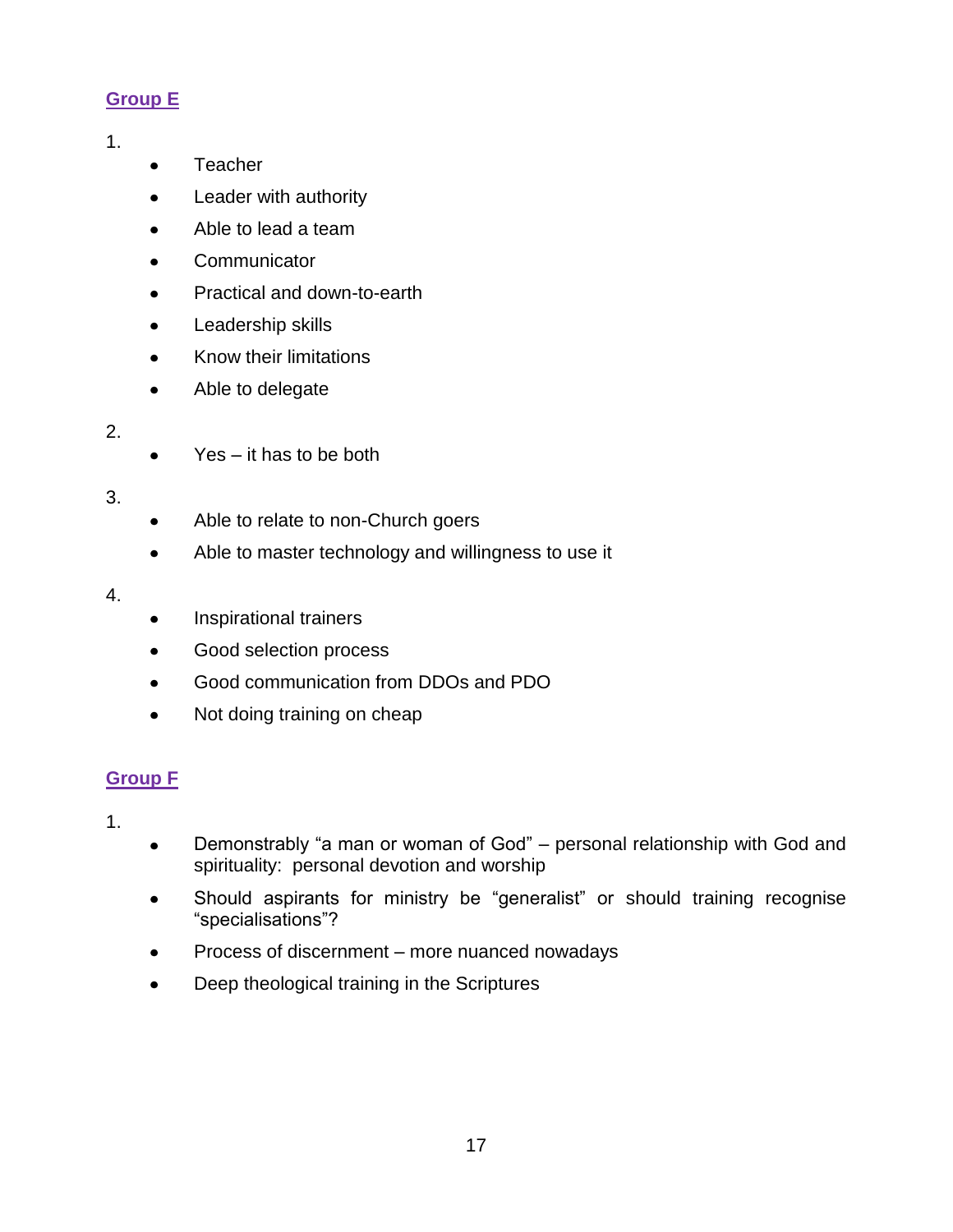- 2.
- To relate to people in other churches, organisations and of other faiths: grounded in theological understanding
- Intermingle practical/person skills with academic/theological training  $\bullet$
- Need to be good communicators  $\bullet$
- Training never ceases but continues; CPD principle in changing society  $\bullet$
- Role of vestries in understanding needs of clergy development  $\bullet$

## **Group G**

- 1. Independence, faith, patience, prayerfulness, kindness, gentleness, maturity selfknowledge/confidence, inspirational/charisma, prophetic, resilient, courageous, approachable
- 2. Both mixed-mode learning
- 3. Communication, liturgical leadership, collaborative worker, managerial skills > management of volunteers, entrepreneurial skills, social skills.

4.

- Importance of a coherent, integrated programme
- Emphasise the value of placements

# **Group H**

Should be agreed by Synod before implementation?

- 1. Down to earth; integral; missional leadership skills; collaborating qualities
- 2. LCM
	- Healthy lay education system
	- Being inspirational
	- Team worker/player
	- Second year now lick (sic) at TISEC need both
	- Education/academic and practical go together
	- Lay readers go to 3 years
	- Ordinations go to 4 years
- 3. Communication
	- Being able to network
	- To be prophetic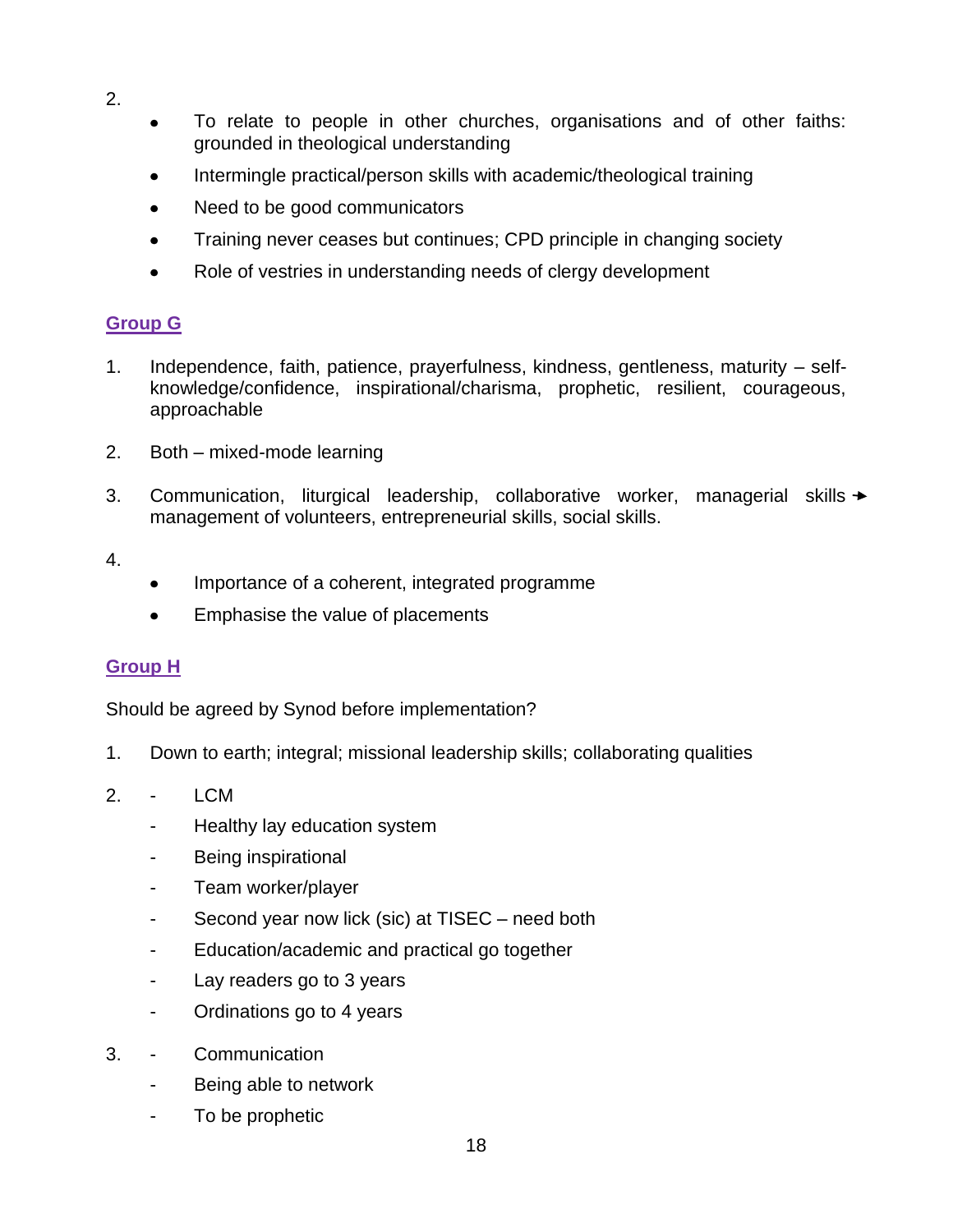- 4. Total process supported
	- Network days/weekends
	- Look at workload to help students through the experience

# **Group I**

- 1.
- Collaborative team player  $\bullet$
- Good communicator verbal and otherwise  $\bullet$
- Relationship with God holiness/spirituality  $\bullet$
- Listener
- Emotional health
- 2.
- Don't necessarily need degree but theological training
- Need both
- Not an academic job but need a certain intellectual rigour and ability to reflect  $\bullet$ theologically
- Currently training involves both  $\bullet$
- 4. Don't split training for ordination and readers?
	- $\bullet$ Managerial references to leadership difficult
	- Centralisation of leadership? Less role at diocesan level has it gone too far?  $\bullet$
	- Formation ongoing  $\bullet$

# **Group J**

Q1&3 People skills

- Someone who will love us  $\bullet$
- Good solid theological formation  $\bullet$
- Ongoing training is important  $\bullet$
- Ability to interpret world  $\bullet$
- Ability to listen  $\bullet$
- Quality of spiritual integrity alongside others  $\bullet$
- Balance of skills and qualities  $\bullet$
- Vision sense of the whole, wider picture  $\bullet$
- Doesn't need to be an expert on buildings or finance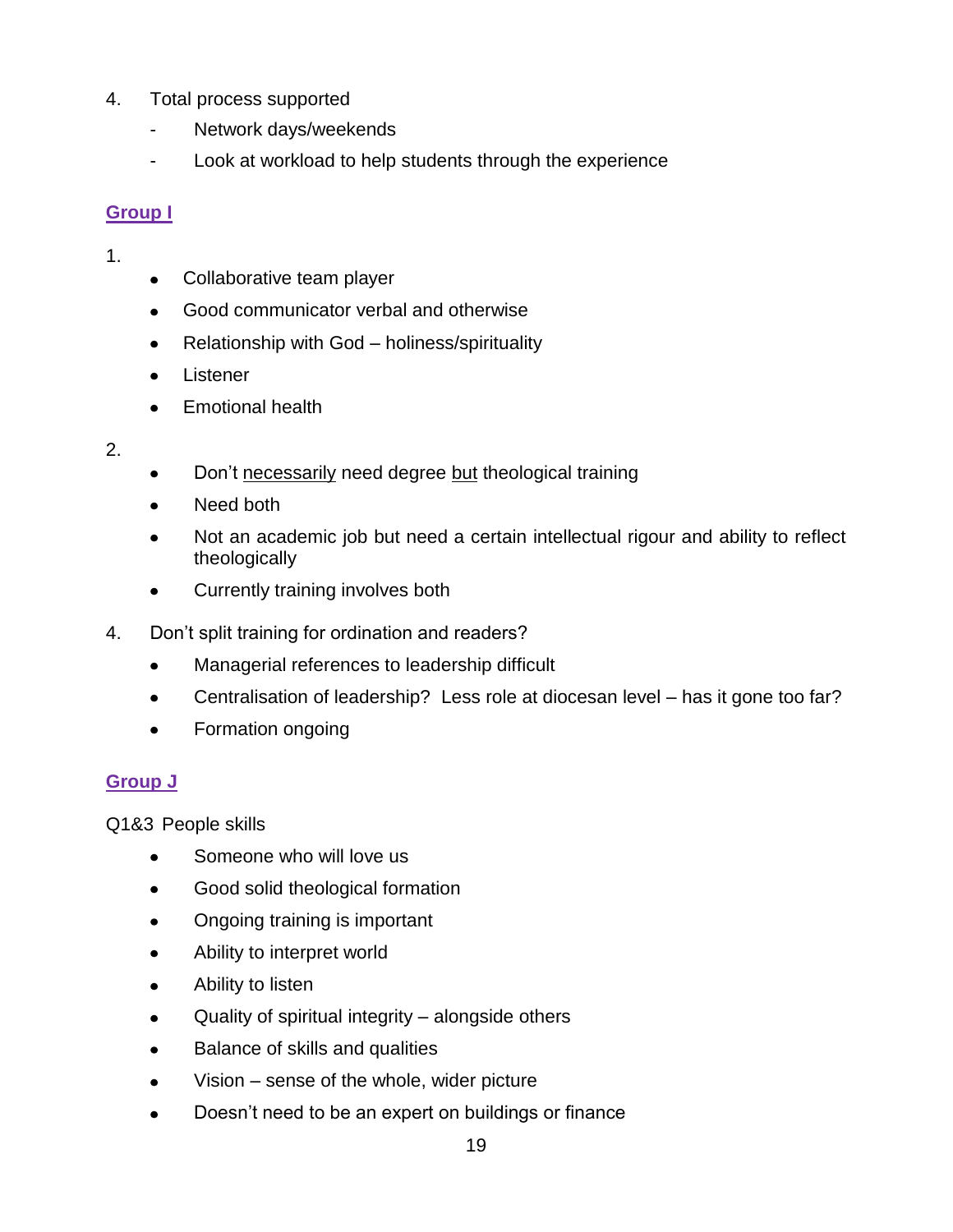Q2&4 Should be both theological and practical

- Best way to equip? Residential training?  $\bullet$
- What are we offering younger clergy: in training and in future package of  $\bullet$ benefits?
- Should be prepared to pay for right training
- Be clear about future ministry needs  $\bullet$
- Good training incumbents are needed  $\bullet$
- Curacies in urban and rural as well as "leafy"  $\bullet$
- Need for formation and character development in non-residential training too  $\bullet$

## **Group K**

1.

- Empathising for pastoral care  $\bullet$
- Proven leadership and competencies currently in place  $\bullet$

## 2.

- Clergy training curates need to be competent  $\bullet$
- Congregations too need to be responsible for formation  $\bullet$
- Curates in training need some positive experiences  $\bullet$

Should have been talking about diaconate and lay training too!!

- Risk taker  $\bullet$
- Experience of transformational skills  $\bullet$
- Management skills:
	- Oversee a building
	- Chair a board of governors
	- Be able to delegate to laity
- 4.
- Clear support available for clergy in training and thereafter
- Diocese and the Institute need to be competent and support well the clergy  $\bullet$ training the curates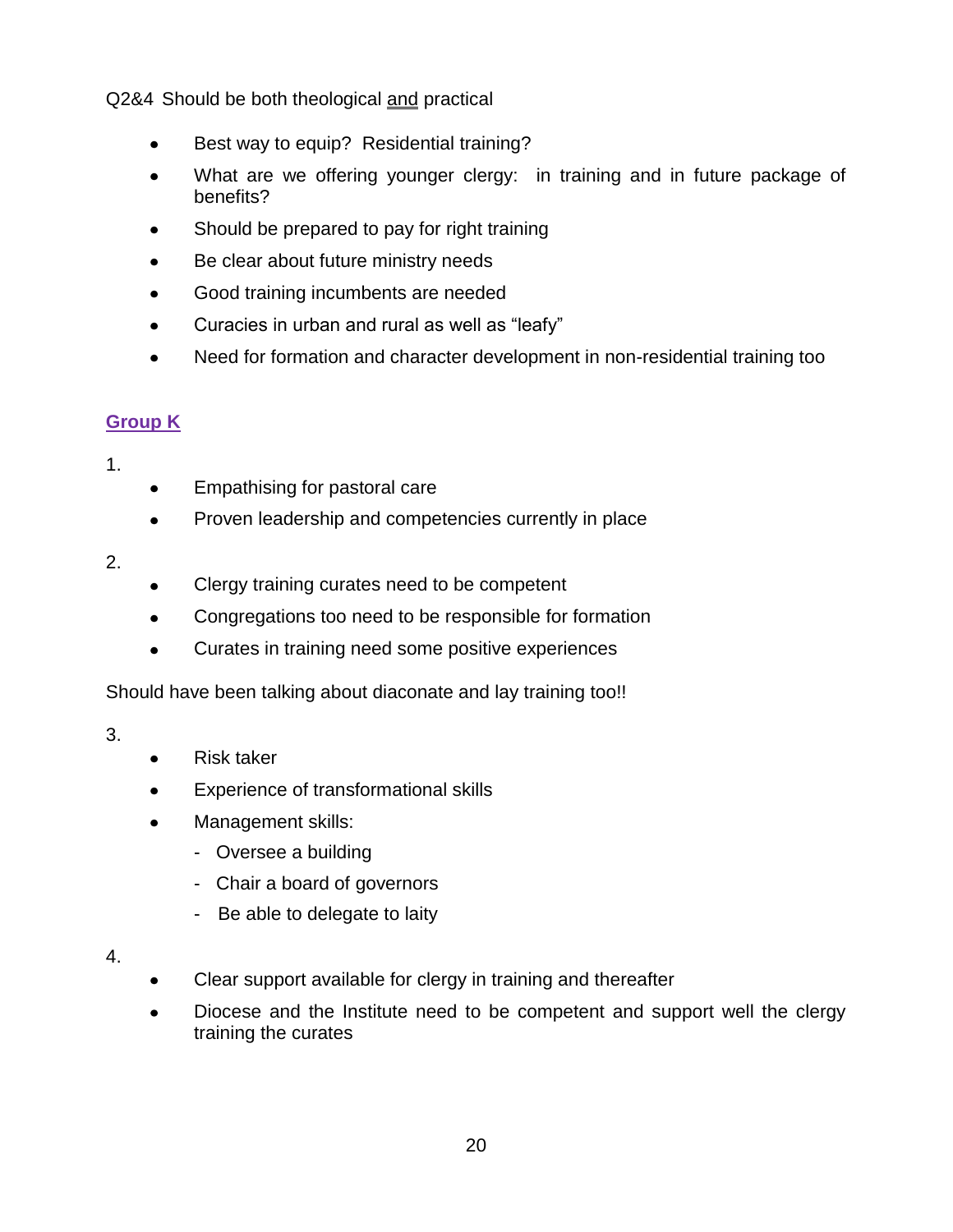# **Group L**

- 1.
- Being a Christian  $\bullet$
- Positive and enthusiasm  $\bullet$
- Prayerful  $\bullet$
- Having integrity  $\bullet$
- $\bullet$ People person
- Worshipper as well as leader of worship  $\bullet$
- $\bullet$ Sense of calling
- Facilitator and delegator  $\bullet$
- 2.
- Different contexts  $\bullet$
- Integration of academic/praxis  $\bullet$
- Evidencing/framework  $\bullet$
- "Hind" competencies  $\bullet$
- Resource limitations  $\bullet$
- 3.
- "Business brain"? or is that too hard?
- Conflict management skills
- Liturgical skill
- Meeting skills?
- 4.
- Collegiality/togetherness but not "one" size fits all  $\bullet$

# **Group M**

- 1.
- Experience of life  $\bullet$
- Tension between having experience of life (older people) and younger people  $\bullet$ who make their whole profession ordination
- Humility and openness to learn  $\bullet$
- **Openness**  $\bullet$
- Quality of theological reflection  $\bullet$
- Sensitivity to context  $\bullet$
- Being a part of Church community $\bullet$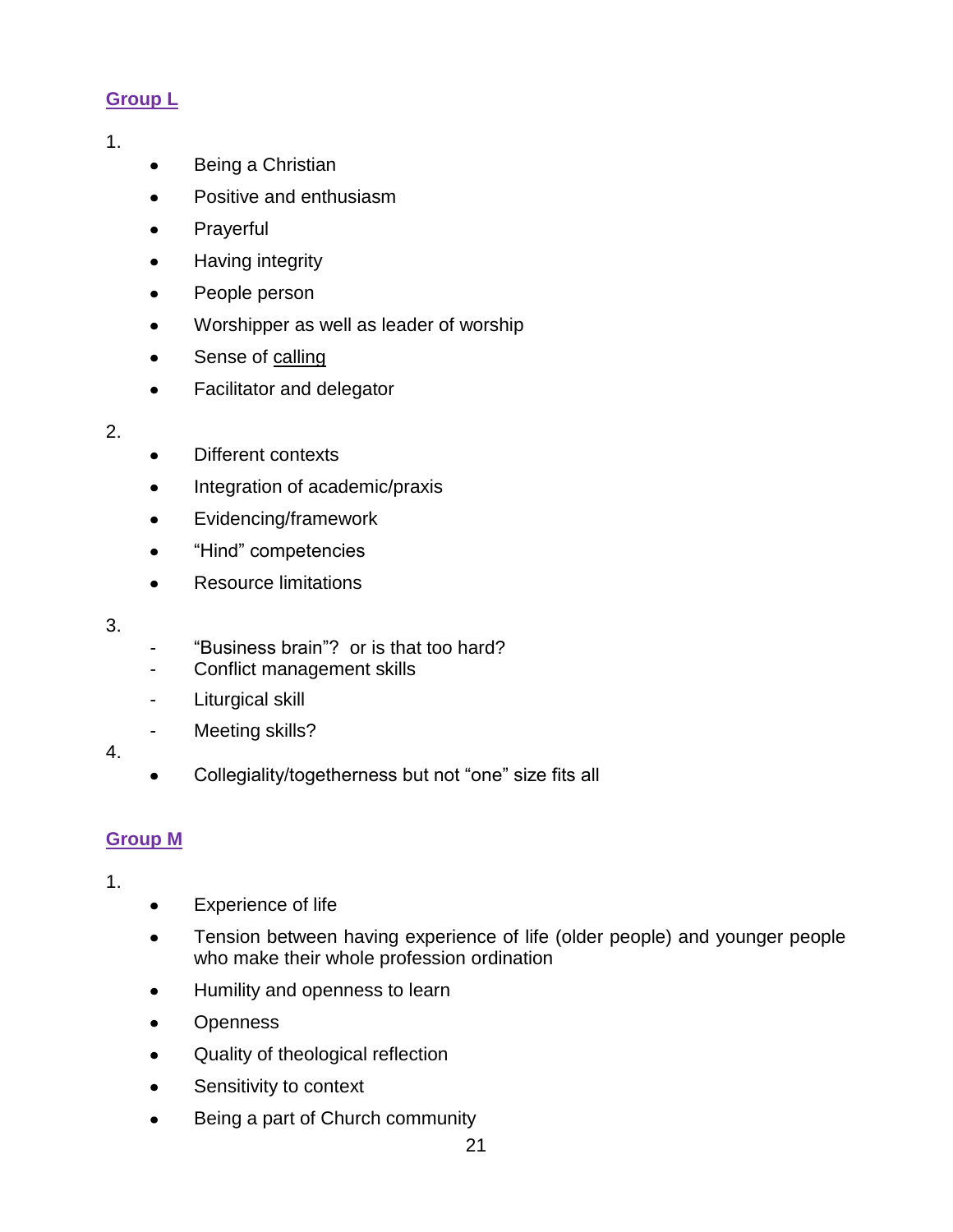- Sensitivity to urban/rural settings  $\bullet$
- Women and men  $\bullet$
- Sensitive to female and male strengths and need to meet congregations needs
- Outward looking to wider world  $\bullet$
- Good listeners  $\bullet$
- Critical thinking courage to speak against dominant view  $\bullet$
- Good at confidences (a confidant)  $\bullet$
- $\bullet$ People of prayer
- Compassion people of compassion  $\bullet$
- People with a sense of calling  $\bullet$
- 2.
- To be both academic (placements, curacies) and practical, eg listening skills, baptising babies, IT skills

3.

- Practical skills for leading worship/listening/strategic planning/IT skills
- Dreaming dreams  $\bullet$
- Preaching and other means how to share Gospel with wider society
- 4. Not a reasonable question to ask us in this limited time (see answers above)

# **Group N**

- 1. Qualities in clergy
	- Lifelong formation
	- Clergy serving mission of Church
	- To respond to changing needs
	- Openness
	- Not just clergy doing it risk to clergy change
- 3. Skills considerably different now?
	- Clergy as facilitators
	- Must be both/and on academic/practical
	- Dealing with whole person aspect in training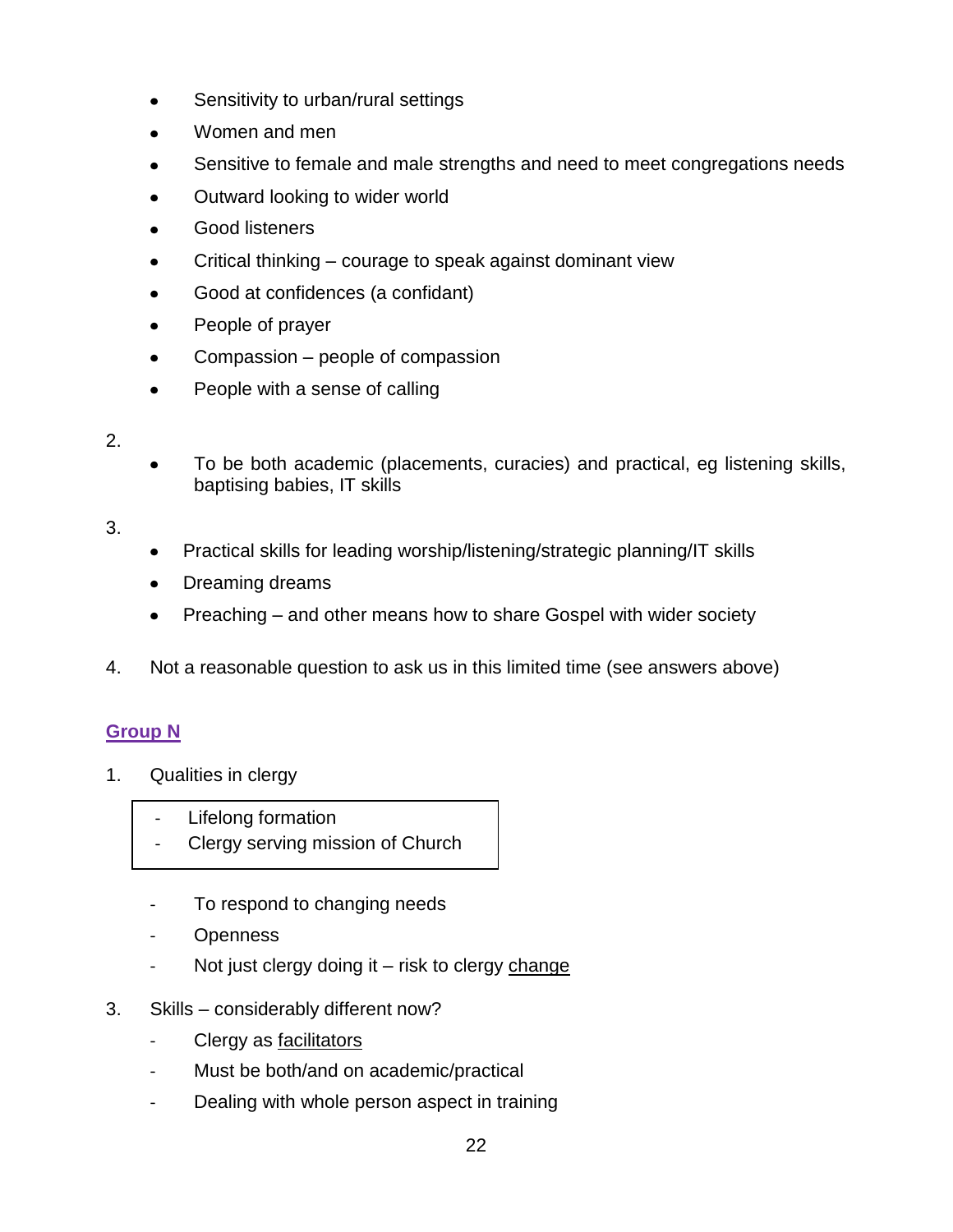How are clergy viewed:

- Need to earn credibility nowadays
- Each place will have own characteristics and styles, etc same with each cleric too  $\longrightarrow$  are there core skills?
- Chairing meetings charity law know how
- Some developed through learning on job
- Breadth of Church and areas, etc (so variety of skills but some core)
- Knowing how to connect with society (vocabulary)
- 4.
- Being able to identify people and positions in Church
- Equipping  $\longrightarrow$  train lay people to lead too
- Humility
- Should be more variety of placement (geographically urban/rural)
- Giving practical experience
- Important to move around

But still core skills

**Discernment** 

Primarily person's training is in spiritual formation and development of spirituality

> Rather than core skills Core qualities

# **Group O**

- Communication skills  $\bullet$
- **Spirituality**  $\bullet$
- Sense of humour  $\bullet$
- Leadership  $\bullet$
- **Realistic**
- Evangelistic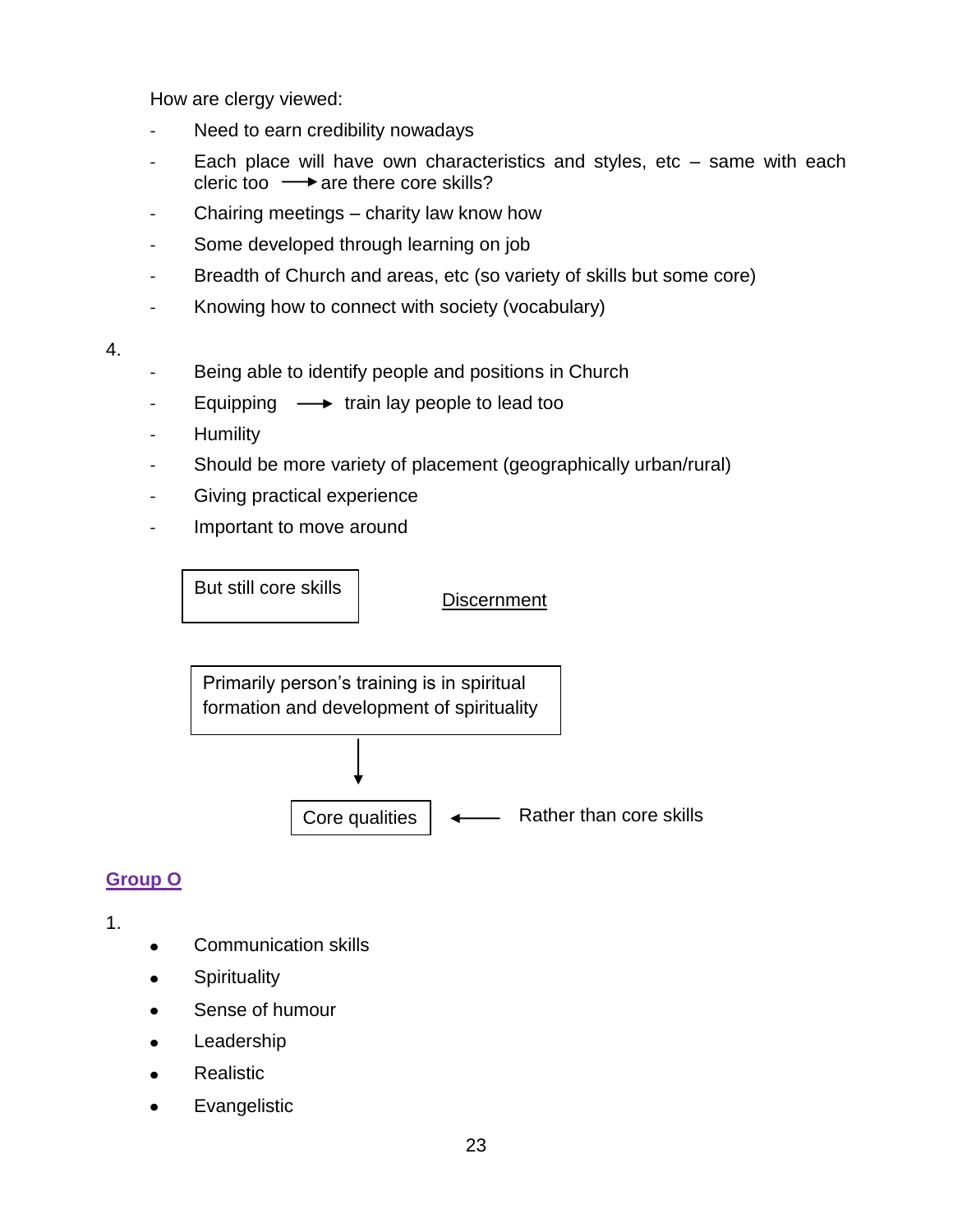- Missionary  $\bullet$
- $\bullet$ Engaged with their community
- Thick skinned  $\bullet$
- Hands on  $\bullet$
- **Personality**  $\bullet$
- $\bullet$ Open to growth

2.

- Training needs to be individual but consist of both academic and practical  $\bullet$ issues
- Not a box ticking exercise  $\bullet$
- Developing attitudes which will carry you through ministry  $\bullet$
- $\bullet$ Best practice in developing robust internal spirituality

3.

- Innovation
- Tolerance/care/compassion  $\bullet$
- Relevant aware of demands of today's society  $\bullet$
- Making connection between the big issues of faith and practical issues of  $\bullet$ today
- Creative/entrepreneurial  $\bullet$
- Business savvy  $\bullet$
- $\bullet$ Risk taker
- Know the context of where your congregation is in terms of moving forward  $\bullet$
- Empowering the leadership of the congregation  $\bullet$
- $\bullet$ Partnership working

- Good role models  $\bullet$
- **Mentors**  $\bullet$
- Width/depth of experience during training  $\bullet$
- Good training for training rectors  $\bullet$
- Don't stick the curate where the money is!  $\bullet$
- Don't become too settled too soon $\bullet$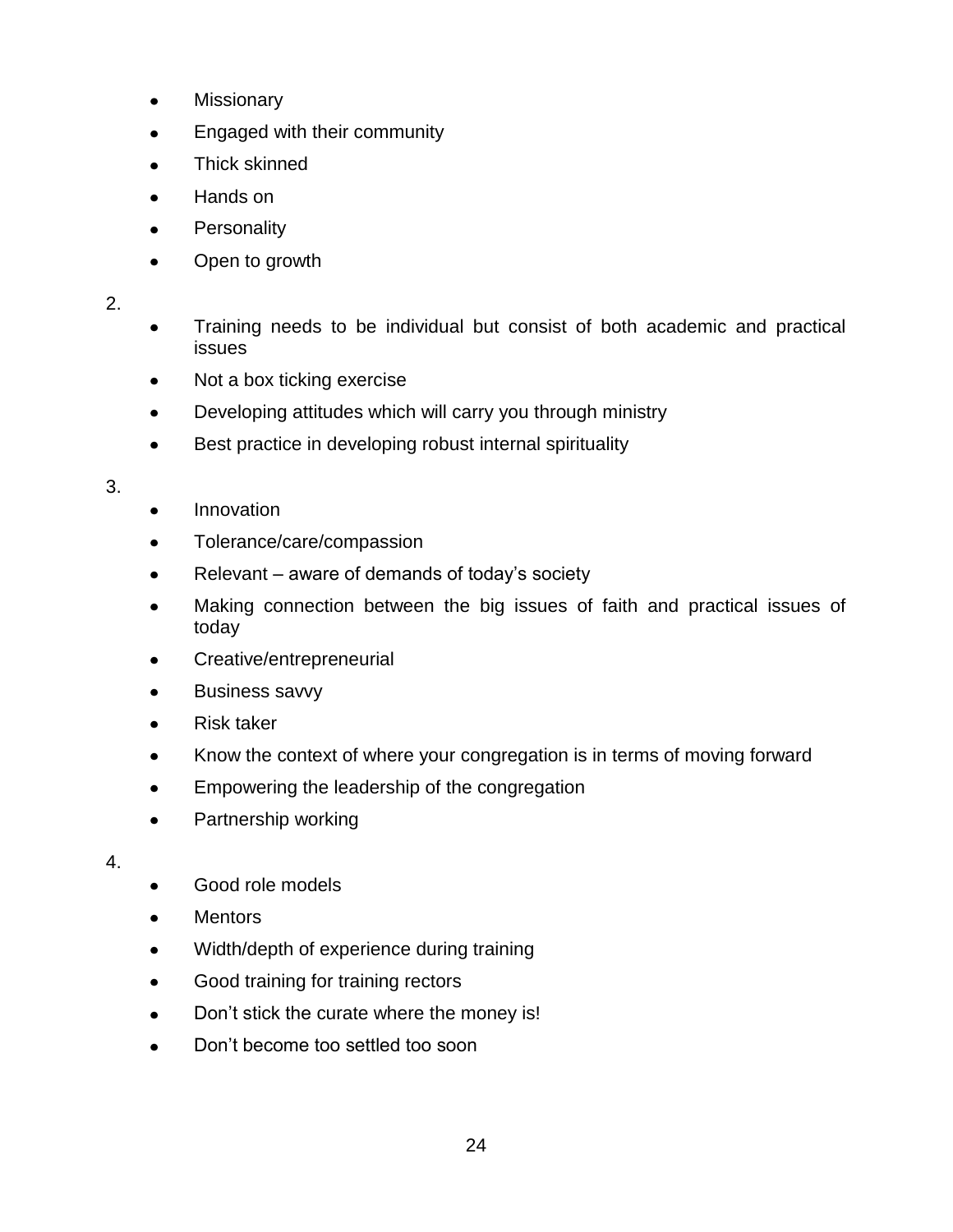## **Group P**

- 1. Holiness, positive example, trustworthy, collaborative leadership, team player, inspiring, integrity, realistic expectations, humanity, theological scholarship (but GPs not surgeons), charisma. Enabling and communicating appropriate confidence.
- 2. "This is not a skills course". Must have practical elements throughout training.

3.

- $\bullet$ People skills, holiness enabler, imagination, entrepreneurship
- Vocation modelled to congregation  $\bullet$
- Conflict management  $\bullet$
- 4.
- Assisted and personal reflection
- $\bullet$ Business level training
- Rigorous academic study  $\bullet$
- $\bullet$ Practical and applied placements

### **Group Q**

- 1.
- **Entrepreneurial** Faith Prayer **Contemplation** Evangelist Communication skills Leadership **Humility**

Social concern Social skills Mediating skills Love Flexibility Compassion/caring **Hopefulness Confidence** Resilience

- 2.
- Must be both
- Connect with wide variety of ministries not necessarily pisky  $\bullet$
- Mustn't lose vocation and how to articulate that  $\bullet$
- Q. Will selection process remain the same? Or do we still have to go to CofE?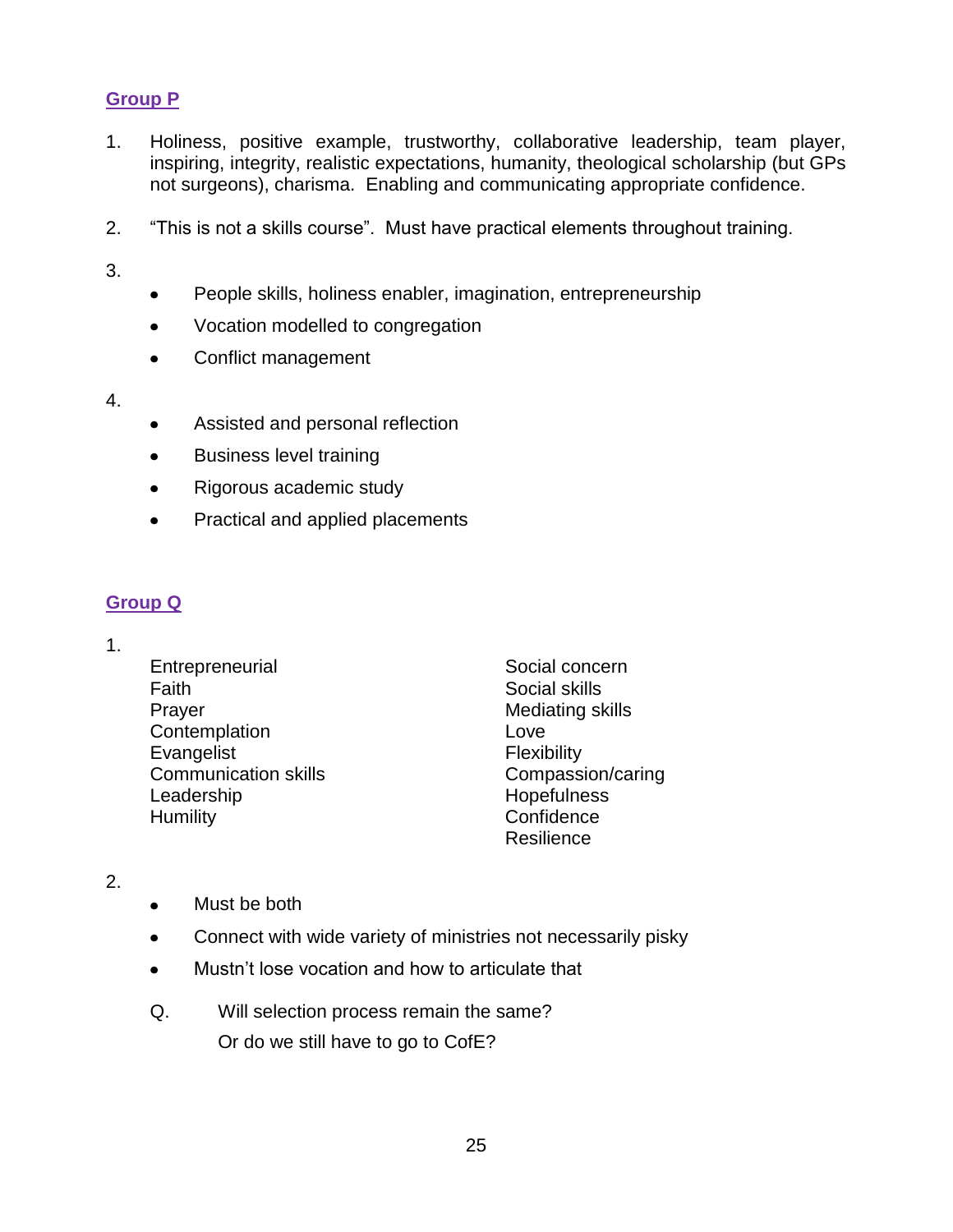- 3.
- See qualities list ...  $\bullet$
- **Discipler**  $\bullet$
- Thinking out of the box
- Proactive, self-sustaining and can look for support (and that support is available)
- Collegiality need desire for that  $\bullet$

### 4.

- Good formation  $\bullet$
- Support and more support after ordination and licensing  $\bullet$
- Know how and who to go for help  $\bullet$
- **Mentoring**  $\bullet$

## **Group R**

### 1.

- Self-offering  $\bullet$
- **Servanthood**  $\bullet$
- Prophetic  $\bullet$
- Open  $\bullet$
- Challenging "afflict the comfortable"  $\bullet$
- Courage  $\bullet$
- Leading the way forward  $\bullet$
- Enabling, encouraging of other ministries  $\bullet$
- $\bullet$ Visibility/availability to all
- Calling to be "sent" somewhere  $\bullet$
- Understanding context  $\bullet$

## 2.

- Being able to be with the people is vital  $\bullet$
- **Practical theology**  $\bullet$

- Buildings!
- Resilience understanding isolation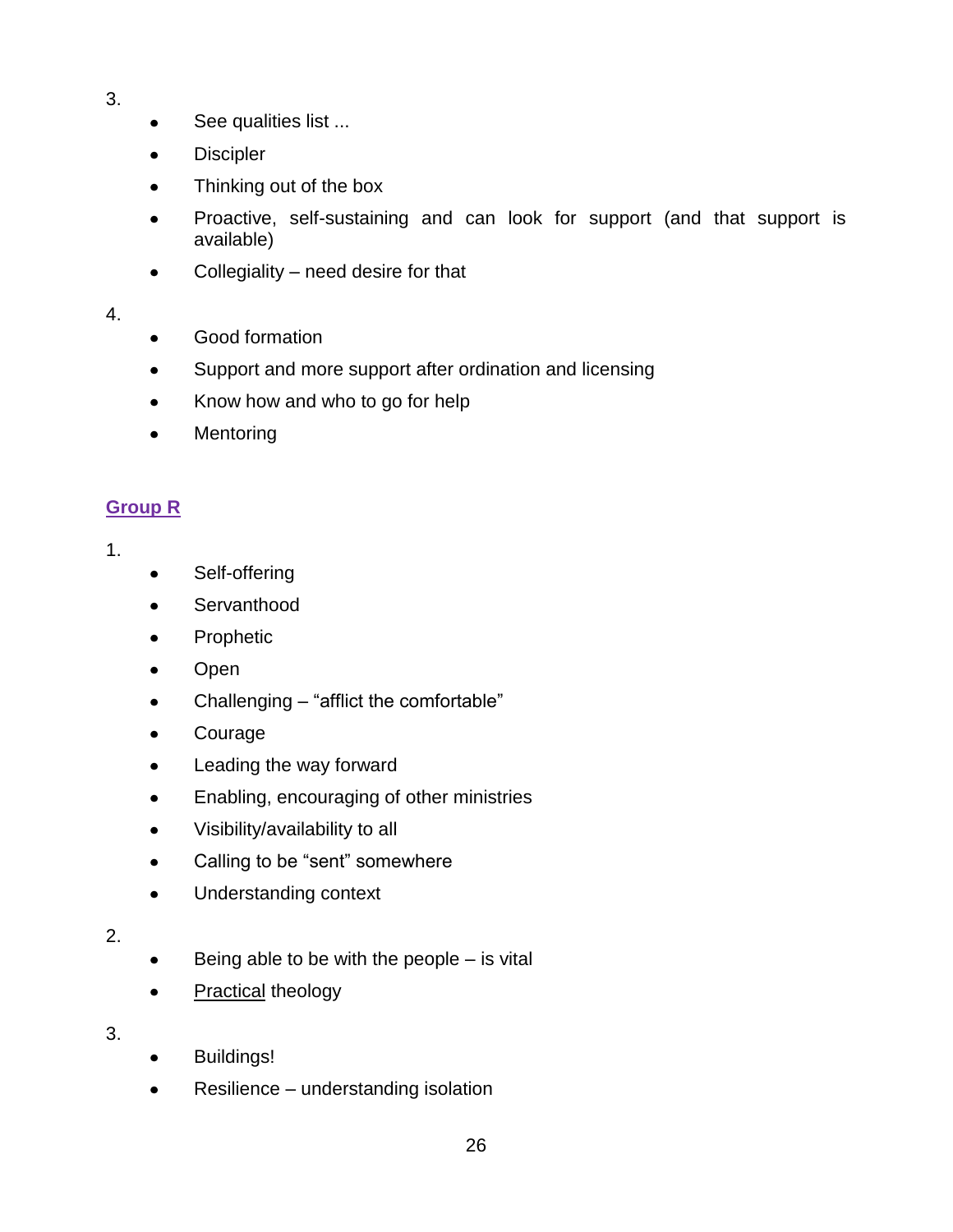- 4.
- Network of colleagues through training
- Work/life balance  $\bullet$
- Supportive environment space to reflect
- Basic understanding of "church"

## **Group S**

1.

- Follower as well as leader  $\bullet$
- Ecumenical understanding  $\bullet$
- Spiritual groundedness  $\bullet$
- Theological literacy  $\bullet$
- A good "lover" relationship builder  $\bullet$
- Ability to interact/engage with contemporary culture  $\bullet$
- Mental toughness  $\bullet$
- 2.
- **Both**
- Academic vital where can the practical happen? (Curacy)  $\bullet$

3.

- Pastoral  $\bullet$
- Awareness of religion being embedded in schools  $\bullet$
- Management  $\bullet$
- Empathy  $\bullet$
- Leadership  $\bullet$
- **Facilitation**  $\bullet$
- **Listening**  $\bullet$

- Rigorous assessment  $\bullet$
- Grounded in prayer  $\bullet$
- Effective resources  $\bullet$
- $\bullet$ Collegiality and mentoring
- Commitment of whole Church to training/formation  $\bullet$
- Interchange with diaconal programme (developing)
- Internet based resources/other denominations $\bullet$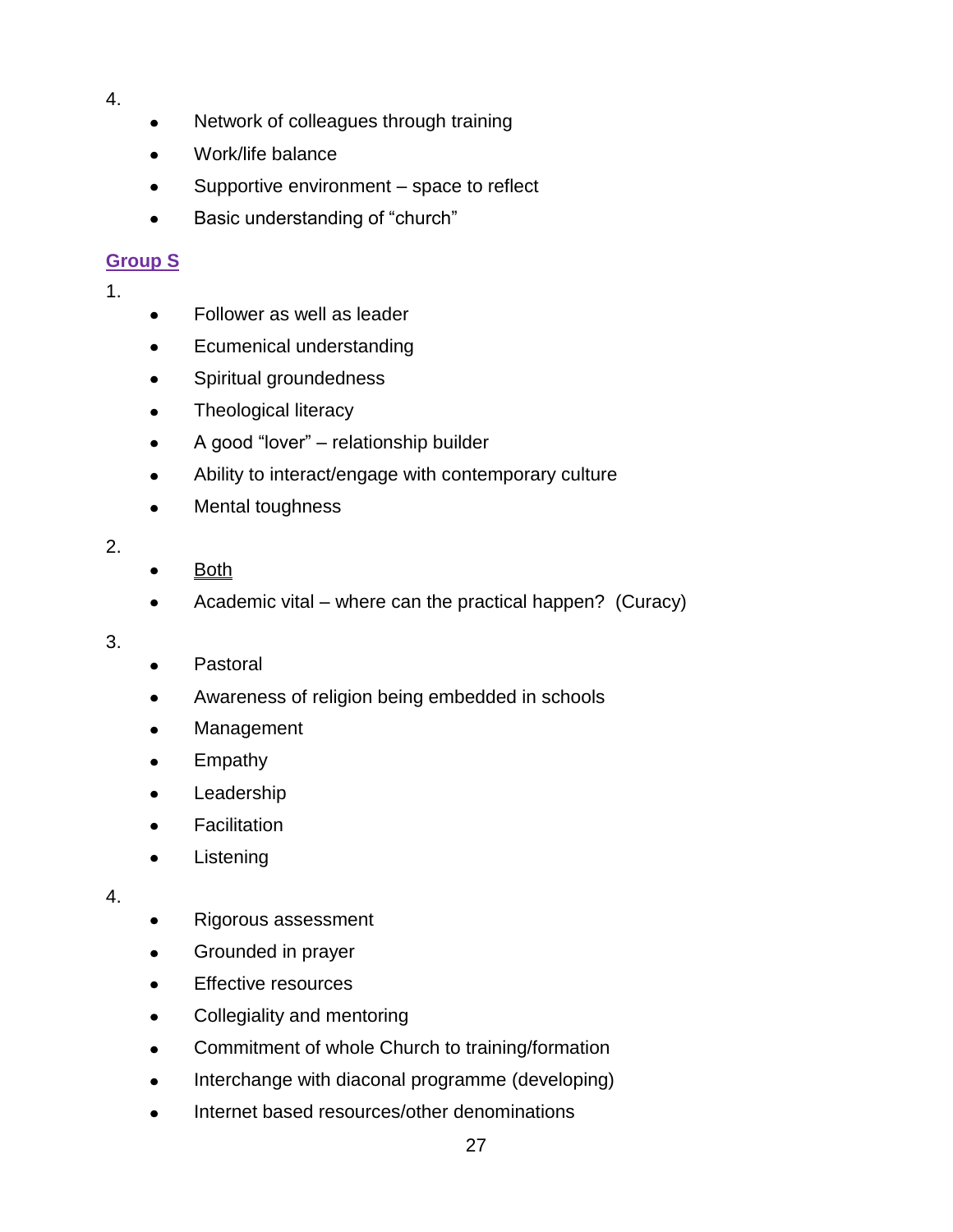## **FRIDAY 13 JUNE 2014 – AFTERNOON SESSION**

## **Mission and Ministry Board - Same-Sex Relationships Discussion Process**

- 1. What did you see and hear in the conversation which has just taken place?
- 2. What has shaped your views about same-sex relationships over the years?
- 3. What considerations should the SEC take into account when exploring whether to incorporate same-sex marriage into its life?

## **Group A**

- 1. What did we hear/feel/see whilst the conversation took place
	- Deeply moving hearing people discussing what had been divisive in the past so in such a respectful way
	- Listened sensitively  $\bullet$
	- Realised something different had to happen
	- Sense of importance of strengthening our communion despite differences
	- \*\* Need to ensure no dilution of Pitlochry process as it "cascades" \*\*
	- Relationships with other people  $\bullet$
	- Inhabiting a world with gay people enables empathy  $\bullet$
	- Younger children can be quite accepting as we are now more open  $\bullet$
	- $\bullet$ What it means in understanding of being a Christian
- 2.
- Canons, Scripture
- History of Church  $\bullet$
- $\bullet$ Doctrine of marriage
- SEC accepted state definition on other issues, eg divorce  $\bullet$
- Relationship between civil partnerships and marriage  $\bullet$
- Clear understanding of what marriage is
- Bring in Scripture; views of wider Christian community
- Liturgical issues/prayer book  $\bullet$
- Provision for those who are against $\bullet$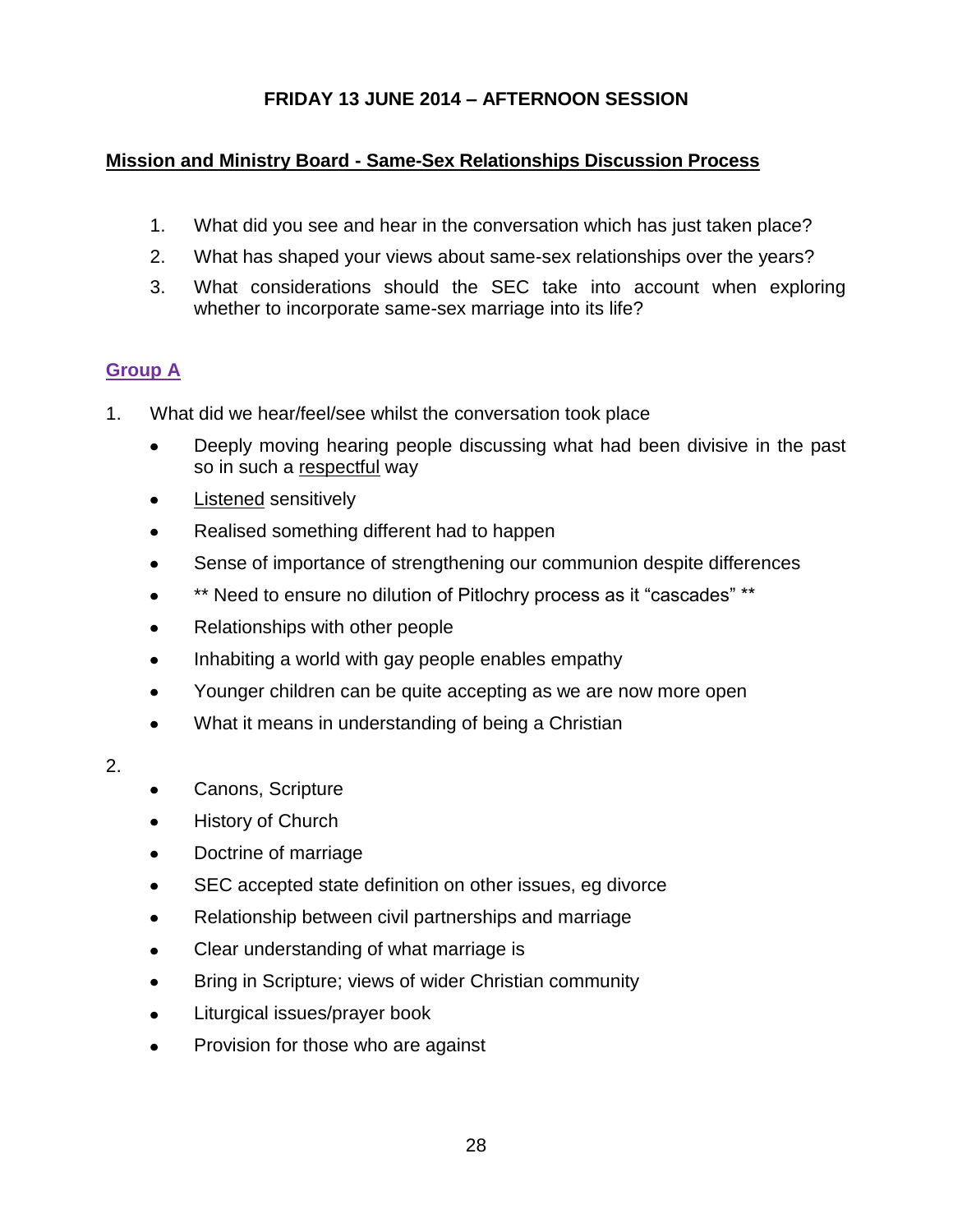## **Group B**

## 1.

- Tradition roles
- Exposure
- Personal relationships/experiences
- Scripture
- Views of parents/carers
- Generational differences
- Understanding the gender spectrum

We do not live in a should world

### 2.

- Being careful not to compartment people
- Being careful not to label people
- We did have a conversation not a conversation about a conversation

# **Group C**

Honesty: with self with others

Honesty leads to trust

Need to have compassion for each other

# **Group D**

Finding a way for living with difference

# **Group E**

Recognised path with recognised time route starting tomorrow

# **Group F**

Need to think doctrinally about what "marriage" means:

- In language
- In liturgy